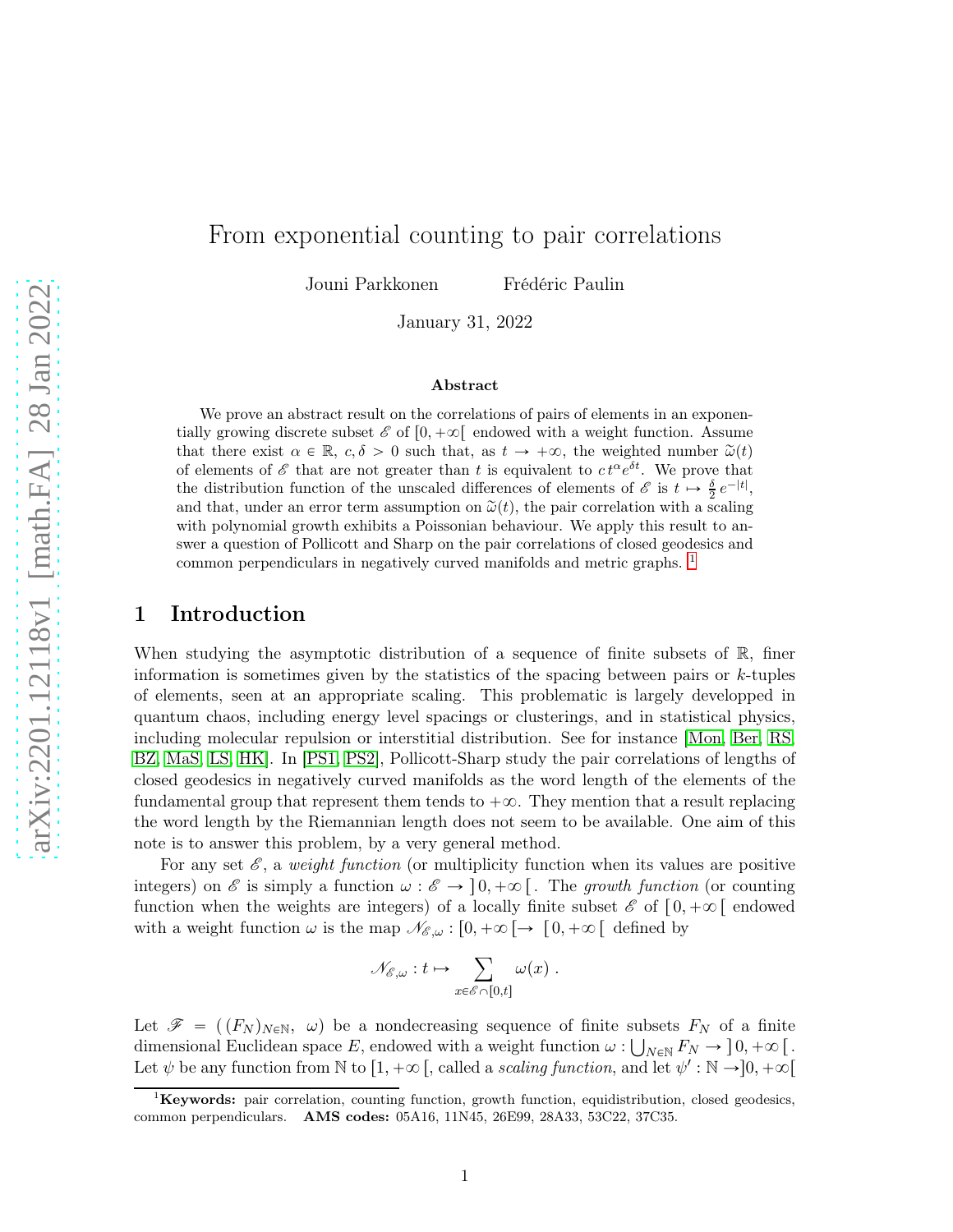be an appropriately chosen function, called a renormalising function. The pair correlation *measure of F at time N with scaling*  $\psi(N)$  is the measure on E with finite support

<span id="page-1-2"></span>
$$
\mathscr{R}_{N}^{\mathscr{F},\psi} = \sum_{x,y \in F_{N}} \omega(x) \omega(y) \Delta_{\psi(N)(y-x)}, \qquad (1)
$$

where  $\Delta_z$  denotes the unit Dirac mass at z in any measurable space. When the sequence of measures  $\mathscr{R}_{N}^{\mathscr{F}, \psi}$  $N^{\mathscr{F}, \psi}$ , renormalised by  $\psi'(N)$ , weak-star converges to a measure  $g_{\mathscr{F}, \psi}$  Leb<sub>E</sub> absolutely continuous with respect to the Lebesgue measure  $\text{Leb}_E$  of E, the Radon-Nikodym derivative  $g_{\mathscr{F},\psi}$  is called the asymptotic pair correlation function of  $\mathscr{F}$  for the scaling  $\psi$ and renormalisation  $\psi'$ . When  $g_{\mathscr{F}, \psi}$  is a positive constant, we say that  $\mathscr F$  has a Poissonian behaviour for the scaling  $\psi$  and renormalisation  $\psi'$ .

<span id="page-1-1"></span>**Theorem 1.1.** Let  $\mathscr E$  be a locally finite subset of  $[0, +\infty[$  endowed with a weight function ω. Assume that there exist  $\alpha \in \mathbb{R}$ ,  $c, \delta > 0$  and  $\kappa \geq 0$  such that, as  $t \to +\infty$ , we have

$$
\mathcal{N}_{\mathscr{E},\,\omega}(t)\sim c\,t^{\alpha}\,e^{\delta\,t}(1+o(e^{-\kappa\,t}))\;.
$$

Let  $\psi : \mathbb{N} \to [1+\infty[$  be an at most polynomially growing scaling function, with renormalising function  $\psi': N \mapsto \frac{\mathscr{N}_{\mathscr{E}, \omega}(N)^2}{\psi(N)}$  $\mathscr{F}_{\psi(N)}^{(\mathcal{S},\omega(N)^2)}$ . Then the family  $\mathscr{F} = ((F_N = \{x \in \mathscr{E} : x \leqslant N\})_{N \in \mathbb{N}}, \omega)$  has a pair correlation function  $g_{\mathscr{F},1}: t \mapsto \frac{\delta}{2} e^{-\delta |t|}$  if  $\psi = 1$ , and has Poissonian behaviour with  $g_{\mathscr{F},\psi} = \frac{\delta}{2}$  if  $\lim_{+\infty}$  $\lim_{+\infty} \psi = \infty$  and  $\kappa > 0$ .

We give some comments on the above statement at the beginning of Section [3.](#page-4-0) We refer to Theorem [3.1](#page-5-0) for a more precise version, including error terms. The work on error terms constitutes the main technical parts of this paper.

Numerous settings in number theory, in geometry and in dynamical systems<sup>[2](#page-1-0)</sup> give rise to counting functions that satisfy the assumption of Theorem [1.1.](#page-1-1) We will give some applications of the above result on geometry and dynamics in Section [4.](#page-13-0) Following the notation of [\[PS1\]](#page-17-1), for all  $a < b$  in R and  $N \in \mathbb{N}$ , let

$$
\pi_{\mathscr{E}}(N,[a,b]) = \mathscr{R}_{N}^{\mathscr{F},1}([a,b]) = \sum_{x,y \in \mathscr{E} \ : \ x,y \le N, \ a \le y-x \le b} \omega(x) \omega(y)
$$

be the weighted number of differences of elements in  $\mathscr{E} \cap [0, N]$  that lie in the interval  $[a, b]$ . Since the limit measure is atomless, under the assumptions of Theorem [3.1,](#page-5-0) we have the following corollary (see also Corollary [4.1\)](#page-14-0).

**Corollary 1.2.** For all  $a < b$  in  $\mathbb{R}$ , as  $N \rightarrow +\infty$ , we have

$$
\pi_{\mathscr{E}}(N,[a,b]) \sim \frac{\delta}{2} \mathscr{N}_{\mathscr{E},\omega}(N)^2 \int_a^b e^{-\delta|t|} dt \ . \ \ \Box
$$

This answers the question of Pollicott-Sharp [\[PS1\]](#page-17-1) when  $\mathscr E$  is the set of lengths of closed geodesics in a closed negatively curved manifold,  $\delta$  is the topological entropy of its geodesic flow and  $\omega$  is the multiplicity function of these lengths (see Remark (3) in Section [3\)](#page-4-0).

We suspect that when the scaling function has superexponential growth, the empirical measures  $\frac{1}{\psi'(N)}\mathscr{R}_{N}^{\mathscr{F},\psi}$  $N^{\mathscr{S},\psi}$  have a total loss of mass as  $N \to +\infty$  whatever the renormalising

<span id="page-1-0"></span><sup>&</sup>lt;sup>2</sup>See, for instance [\[PPo\]](#page-16-6), [\[EM\]](#page-16-7).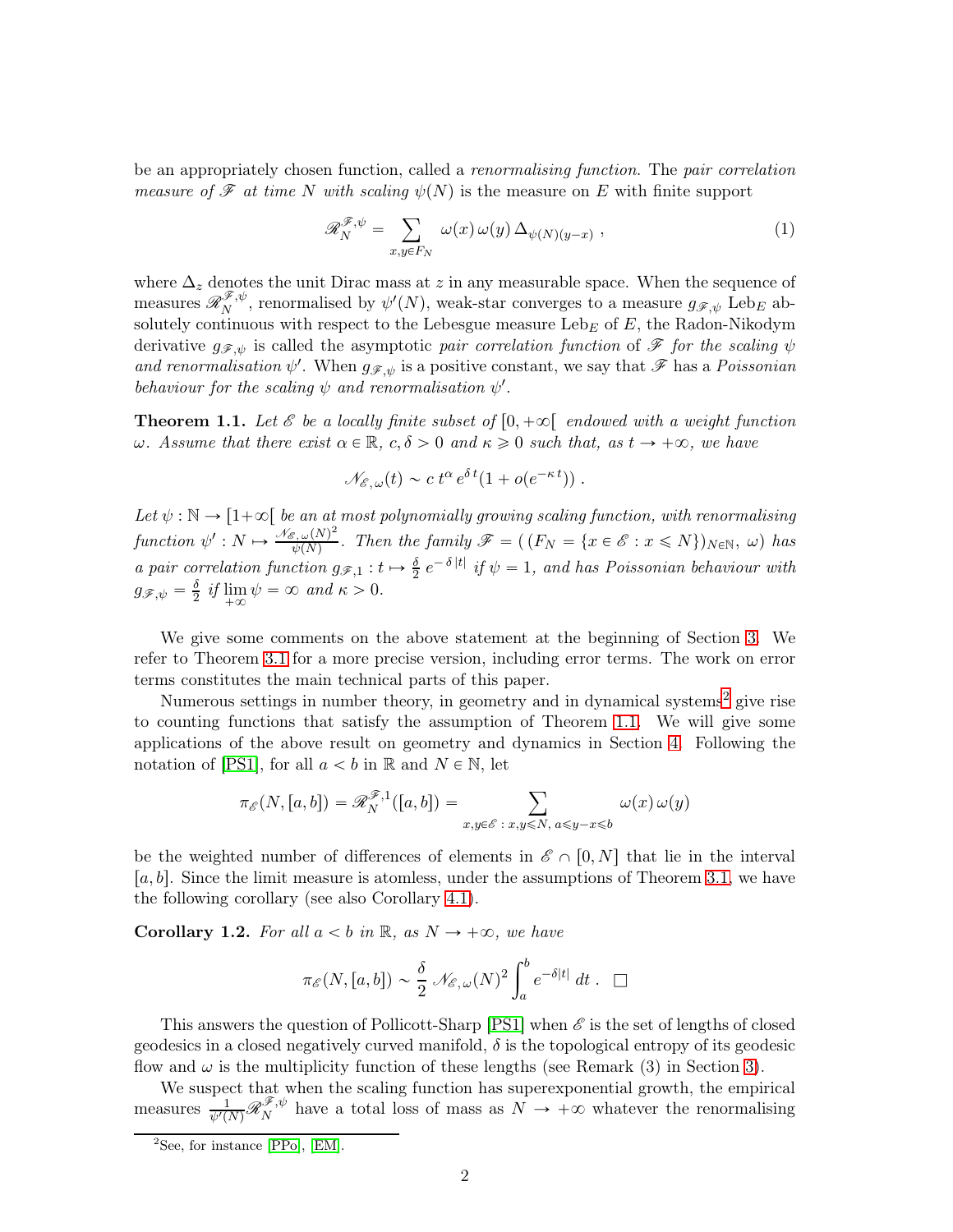function  $\psi'$  is, hence that the pair correlation function  $g_{\mathscr{F},\psi}$  exists and is identically 0. The main open problem related to Theorem [1.1](#page-1-1) is to study the pair correlations for scaling functions  $\psi$  which are at the threshold, that is, are just exponentially growing. For instance, the set  $\mathscr{E} = \{\ln n : n \in \mathbb{N} - \{0\}\}\$ endowed with the trivial multiplicity function  $\omega : x \mapsto 1$ satisfies the assumption of the above theorem with  $c = 1$ ,  $\alpha = 0$  and  $\delta = 1$ . In [\[PP4\]](#page-16-8), we study the pair correlations of this family for general scalings and some arithmetic weights functions, proving surprising level repulsion phenomena when  $\psi(N) = e^N$ .

<span id="page-2-0"></span>Acknowledgements: This research was supported by the French-Finnish CNRS IEA BARP.

# 2 Preliminaries on the growth of positive sequences

In this section, we recall some standard terminology used in the paper, and we prove two technical results used in the proof of the main results in Section [3.](#page-4-0)

Recall that given a set of parameters  $P$  and a positive map  $h$  defined on a neighborhood of  $+\infty$  in N or R, we denote by  $O_P(h)$  (respectively o<sub>P</sub>) any Landau function (as the variable goes to  $+\infty$ ) from R to R such that there exists a constant  $M > 0$  depending only on the parameters in P and  $t_0 \geq 0$  (possibly depending on ambient data) such that for every  $t \geq t_0$ , we have  $|O_P(h)(t)| \leq M h(t)$  (respectively such that lim  $\frac{|\mathfrak{0}_P(h)(t)|}{h(t)} = 0.$ 

A positive sequence  $(x_n)_{n\in\mathbb{N}}$  is

- subexponentially growing if for every  $\gamma > 0$ , we have  $\lim_{n \to +\infty} \frac{x_n}{e^{\gamma n}} = 0$ ,
- at most polynomially growing if there exists  $\gamma > 0$  such that  $\lim_{n \to +\infty} \frac{x_n}{n^{\gamma}} = 0$ ,
- *strictly sublinearly growing* if there exists  $\gamma \in ]0,1[$  such that  $\lim_{n\to+\infty} \frac{x_n}{n^{\gamma}} = 0$ .

The first result generalises a classical result on the geometric sums (when  $b = 0$ ) to the generality needed for the proofs in Section [3.](#page-4-0)

<span id="page-2-1"></span>**Lemma 2.1.** For every  $b \in \mathbb{R}$ , for every sequence  $(a_M)_{M \in \mathbb{N}}$  in  $]1, +\infty[$  such that the sequence  $\left(\frac{1}{\ln a}\right)$  $\frac{1}{\ln a_M}$ ) $_{M \in \mathbb{N}}$  is strictly sublinearly growing, as M tends to  $+\infty$  in  $\mathbb{N}$ , we have

$$
\sum_{k=1}^{M} k^{b} (a_{M})^{k} = \frac{a_{M}}{a_{M}-1} M^{b} (a_{M})^{M} (1 + O_{b}(\frac{1}{\sqrt{M}})).
$$

**Proof.** Let  $\gamma \in [0, 1]$  be such that  $\lim_{M \to \infty} M^{\gamma} \ln a_M = +\infty$ . As a preliminary remark, note that we have  $n^b(a_M)^n = O_b(M^b(a_M)^M)$  for every  $n \in \{1, ..., M\}$ : This is immediate if  $b \ge 0$ , and follows when  $b < 0$  by considering separately the case  $n \ge \frac{M}{2}$  (in which case we have  $\frac{n^b (a_M)^n}{M^b (a_M)^M} \leq 2^{|b|}$  and  $n \leq \frac{M}{2}$  (in which case we have

$$
\frac{n^b (a_M)^n}{M^b (a_M)^M} \leqslant M^{|b|} (a_M)^{-M/2} = e^{-\frac{M^{1-\gamma}}{2} \left(M^{\gamma} \ln a_M - 2|b| \frac{\ln M}{M^{1-\gamma}}\right)},
$$

which converges to 0 as M tends to  $+\infty$ ).

Recall that  $\left(1 - \frac{1}{n + 1}\right)$  $(\frac{1}{n+1})^b = 1 + O_b(\frac{1}{n})$  $\frac{1}{n}$  for every  $n \geq 1$ . With  $\Sigma_M = \sum_{n=1}^M n^b (a_M)^n$ , for every  $S \in [1, M]$ , by the standard telescopic sum argument and by cutting the third sum below for  $n \leq S$  and for  $n > S$  (using in this second case the preliminary remark), we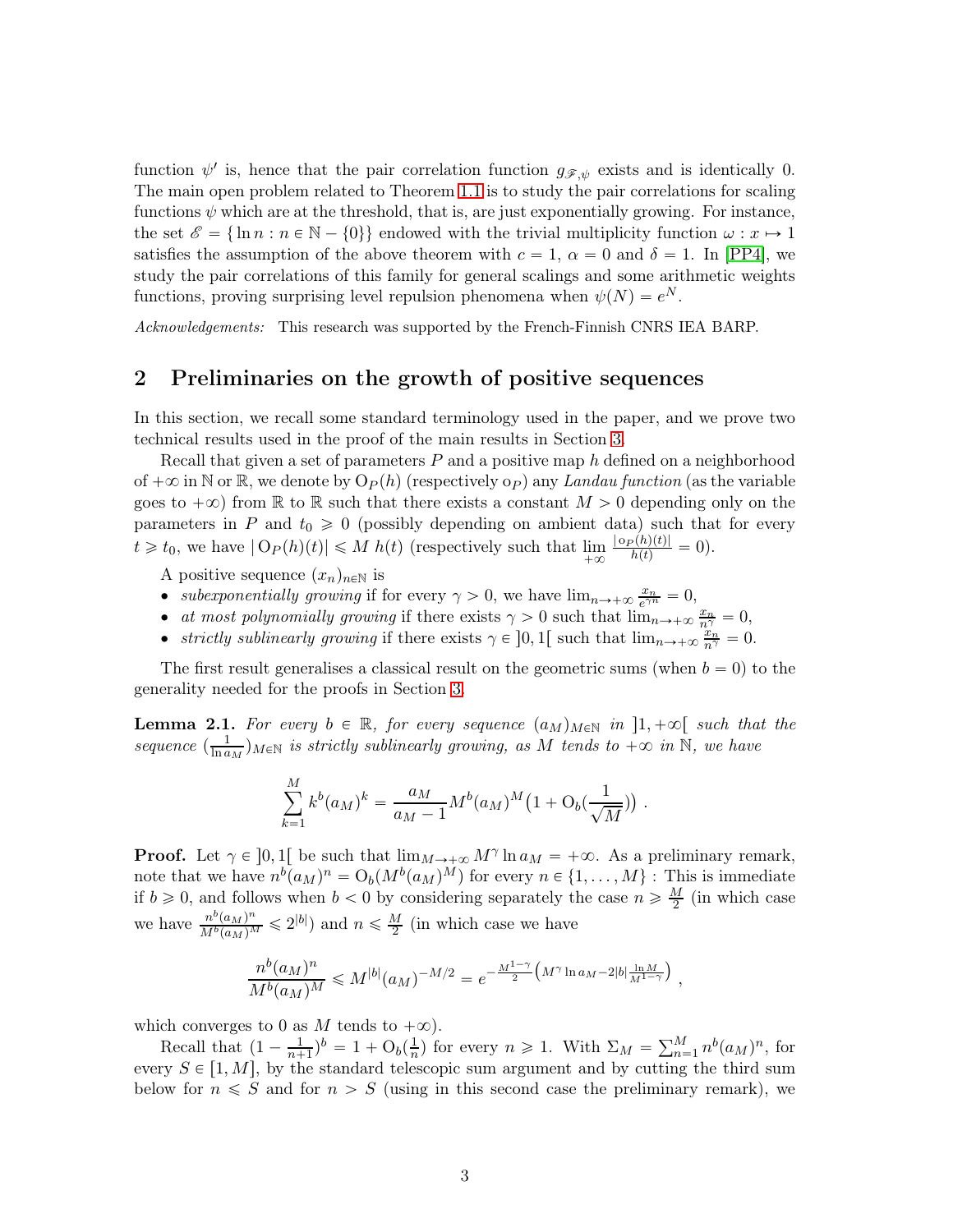hence have

$$
(a_M - 1) \Sigma_M = \sum_{n=1}^M n^b (a_M)^{n+1} - \Sigma_M = \sum_{n=1}^M (n+1)^b (1 - \frac{1}{n+1})^b (a_M)^{n+1} - \Sigma_M
$$
  
=  $(M+1)^b (a_M)^{M+1} - a_M + O_b \left( \sum_{n=1}^M \frac{1}{n} (n+1)^b (a_M)^{n+1} \right)$   
=  $(M+1)^b (a_M)^{M+1} - a_M + O_b((S+1)^{b+1} (a_M)^{S+1}) + O_b \left( \frac{M-S}{S} (M+1)^b (a_M)^{M+1} \right).$ 

As  $M \to +\infty$ , by taking  $S = \frac{4 M^2}{(1 + \sqrt{1 + 4S})^2}$  $\frac{4M^2}{(1+\sqrt{1+4M})^2} \sim M$ , so that  $M - S \sim \sqrt{M}$  and  $\frac{M-S}{S} \sim \frac{1}{\sqrt{l}}$  $\frac{1}{M}$ the sum of the  $O_b(\cdot)$  functions in the above centered line is an  $O_b\left(\frac{M^b(a_M)^M}{\sqrt{M}}\right)$  function. The result follows.  $\Box$ 

In order to simplify the notation in the main body of this text, let

<span id="page-3-0"></span>
$$
\widetilde{\omega}: t \mapsto \mathcal{N}_{\mathscr{E},\omega}(t) = \sum_{x \in \mathscr{E}, x \leq t} \omega(x) . \tag{2}
$$

This function is defined on  $\mathbb R$  with the usual convention that a sum over an empty set of indices is 0. The local finiteness assumption of the subset  $\mathscr{E}$  of  $[0, +\infty[$  ensures the finiteness of the growth function  $\tilde{\omega} = \mathcal{N}_{\mathscr{E}, \omega}$ , and the local finiteness (hence regularity) of the pair correlation measures  $\mathscr{R}_{N}^{\mathscr{F},\psi}$  $N^{\mathscr{F}, \psi}$  on  $\mathbb R$  for  $\mathscr{F} = ((F_N = \{x \in \mathscr{E} : x \leqslant N\})_{N \in \mathbb N}, \omega),$ defined in Equation [\(1\)](#page-1-2). We denote by

(PA) the assumption that  $\tilde{\omega}(t) \sim c t^{\alpha} e^{\delta t}$  as  $t \to +\infty$  for some constants  $c, \delta > 0$  and  $\alpha \in \mathbb{R}$ , and by

(ET) the assumption that  $\tilde{\omega}(t) = c t^{\alpha} e^{\delta t} (1 + O(e^{-\kappa t}))$  as  $t \to +\infty$  for some constants  $c, \delta, \kappa > 0$  and  $\alpha \in \mathbb{R}$ .

For all  $t \in \mathbb{R}$  and  $\eta > 0$ , we define the  $(t, \eta)$ -slice of weights as

<span id="page-3-1"></span>
$$
\widetilde{\omega}(t,\eta) = \widetilde{\omega}(t) - \widetilde{\omega}(t-\eta) . \tag{3}
$$

The next result describes the asymptotic behaviour for the thin, though not too thin, slices of weights under one of the two assumptions (PA) or (ET).

<span id="page-3-2"></span>**Lemma 2.2.** (1) Let  $\eta > 0$ . Under Assumption (PA), as  $t > 0$  tends to  $+\infty$ , we have

$$
\widetilde{\omega}(t,\eta) = c t^{\alpha} e^{\delta t} (1 - e^{-\delta \eta}) (1 + o_{\alpha,\eta}(1)) .
$$

(2) Let  $\eta : t \mapsto \eta_t$  be a map from  $[0, +\infty[$  to  $]0, 1]$ . Under Assumption (ET), if lim  $\lim_{t\to+\infty}\eta_t e^{\kappa t} = +\infty$ , then, as t tends to  $+\infty$ , we have

$$
\widetilde{\omega}(t,\eta_t) = c \, t^{\alpha} \, e^{\delta \, t} (1 - e^{-\delta \, \eta_t}) \Big( 1 + \frac{1}{\eta_t} \, \mathrm{O}_{\delta}(e^{-\kappa \, t}) + \mathrm{O}_{\alpha,\delta} \left( \frac{1}{t} \right) \Big) \, .
$$

In particular, as t tends to  $+\infty$ , under these assumptions, we have

$$
\widetilde{\omega}(t,\eta_t) = \mathrm{O}_{\alpha,\delta}(t^{\alpha} e^{\delta t}).
$$

If  $\alpha = 0$ , then as t tends to  $+\infty$ , we have more precisely

$$
\widetilde{\omega}(t,\eta_t) = c e^{\delta t} (1 - e^{-\delta \eta_t}) \left( 1 + \frac{1}{\eta_t} O_{\delta}(e^{-\kappa t}) \right).
$$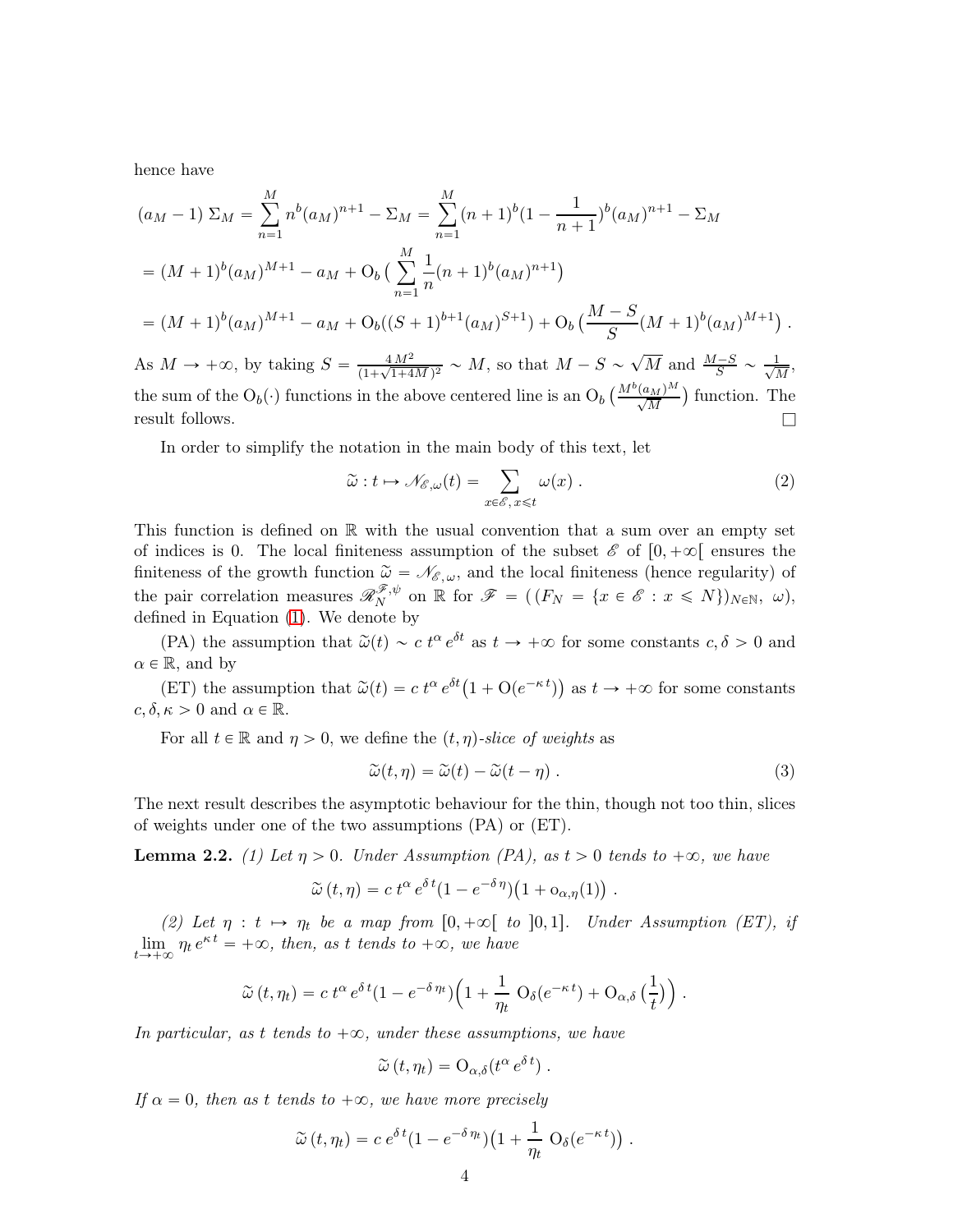**Proof.** (1) For every  $t \in \mathbb{R}$ , let  $r_t = c^{-1}t^{-\alpha}e^{-\delta t} \tilde{\omega}(t) - 1$ , which converges to 0 as  $t \to +\infty$ since Assumption (PA) holds. If  $t > 0$ , we have

$$
\widetilde{\omega}(t,\eta) = \widetilde{\omega}(t) - \widetilde{\omega}(t-\eta) = c t^{\alpha} e^{\delta t} (1+r_t) - c (t-\eta)^{\alpha} e^{\delta (t-\eta)} (1+r_{t-\eta})
$$

$$
= c t^{\alpha} e^{\delta t} \left( 1 + r_t - (1-\frac{\eta}{t})^{\alpha} e^{-\delta \eta} (1+r_{t-\eta})) \right)
$$

$$
= c t^{\alpha} e^{\delta t} \left( 1 - e^{-\delta \eta} + r_t - e^{-\delta \eta} r_{t-\eta} - e^{-\delta \eta} O_{\alpha} \left( \frac{\eta}{t} \right) \right).
$$

Since  $\lim_{t\to+\infty} \frac{\max\{r_t, r_{t-\eta}, \frac{1}{t}\}}{1-e^{-\delta\eta}} = 0$ , this concludes the proof of Assertion (1).

(2) Since  $\eta_t \in [0, 1]$ , we have  $O(e^{\kappa \eta_t}) = O(1)$  as  $t \to +\infty$ . Recall that  $(1 + s)^{\alpha} =$  $1 + O_{\alpha}(s)$  as  $s \to 0$ . Since Assumption (ET) holds, when  $t > 0$  tends to  $+\infty$ , we hence have

$$
\widetilde{\omega}(t,\eta_t) = \widetilde{\omega}(t) - \widetilde{\omega}(t-\eta_t) = c t^{\alpha} e^{\delta t} \left( 1 + O(e^{-\kappa t}) - \left( 1 - \frac{\eta_t}{t} \right)^{\alpha} e^{-\delta \eta_t} \left( 1 + O(e^{-\kappa t}) \right) \right)
$$
  
= 
$$
c t^{\alpha} e^{\delta t} \left( 1 - e^{-\delta \eta_t} + O(e^{-\kappa t}) + O_{\alpha}(\frac{\eta_t}{t}) \right).
$$

Since  $\frac{1}{1-e^{-\delta \eta_t}} = O_\delta(\frac{1}{\eta_t})$  $\frac{1}{\eta_t}$ ) as  $t \to +\infty$ , and since  $\lim_{t \to +\infty} \frac{e^{-\kappa t}}{\eta_t}$  $\frac{-\kappa}{\eta_t} = 0$ , this proves the result for general  $\alpha$ . The proof in the special case when  $\alpha = 0$  is even simplier.

## <span id="page-4-0"></span>3 An extension of Theorem [1.1](#page-1-1) with error terms

We will use in this section the notation  $\mathscr{N}_{\mathscr{E}, \omega}$  and  $\mathscr{R}_{N}^{\mathscr{F}, \psi}$  $N^{\mathscr{F},\psi}$  defined in the Introduction, as well as the notation  $\tilde{\omega}(\cdot)$  and  $\tilde{\omega}(\cdot, \cdot)$  of Equations [\(2\)](#page-3-0) and [\(3\)](#page-3-1). For every scaling function  $\psi : \mathbb{N} \to [1, +\infty]$ , we consider the renormalising function

<span id="page-4-1"></span>
$$
\psi': N \mapsto \frac{\mathcal{N}_{\mathscr{E},\omega}(N)^2}{\psi(N)} = \frac{\widetilde{\omega}(N)^2}{\psi(N)} . \tag{4}
$$

We denote by  $\|\mu\|$  the total mass of a measure  $\mu$ .

We start this section by some comments on the statement of Theorem [1.1.](#page-1-1)

**Remarks.** (1) When  $\psi = 1$ , then  $\psi'(N) = ||\mathscr{R}_N^{\mathscr{F}, \psi}||$ , and the renormalisation in Theorem [1.1](#page-1-1) (as well as in Theorem [3.1\)](#page-5-0) is chosen in order to obtain probability measures  $\frac{1}{\psi'(N)} \mathscr{R}_{N}^{\mathscr{F},\psi}$  $N^{\mathscr{F},\psi},$ which turns out to converge to a probability measure  $g_{\mathscr{F},1}$  dt as  $N \to +\infty$ .

When  $\lim_{n \to \infty} \psi = +\infty$ , as the proof below shows, the renormalisation is precisely chosen in order to obtain a locally finite nonzero measure, but there is an infinite loss of mass at infinity, in the sense that  $\lim$  $N \rightarrow +\infty$  $\frac{1}{\psi'(N)}\|\mathscr{R}_{N}^{\mathscr{F},\psi}$  $\lim_{N \to +\infty}$   $\lim_{N \to +\infty}$  $\frac{1}{\psi'(N)}\,\|\,(\mathscr{R}_{N}^{\mathscr{F},\psi}% (\theta,\partial_{\theta})\|_{\mathscr{W}}\leq\delta)$  $\vert N \vert^{\gamma}$  )  $\vert K \vert$ is finite for every compact subset K of  $[0, +\infty)$ .

(2) The pair correlation measures are sometimes defined (see for instance [\[PP4\]](#page-16-8)) by

$$
\widetilde{\mathscr{R}}_N^{\mathscr{F},\psi} = \sum_{x,y \in F_N\ :\ x \neq y} \ \omega(x) \, \omega(y) \, \Delta_{\psi(N)(y-x)} \ ,
$$

that is by adding the assumption  $x \neq y$  on the set of pair of indices  $(x, y) \in F_N^2$  in the summation (compare with Equation [\(1\)](#page-1-2)). Note that when the renormalised measures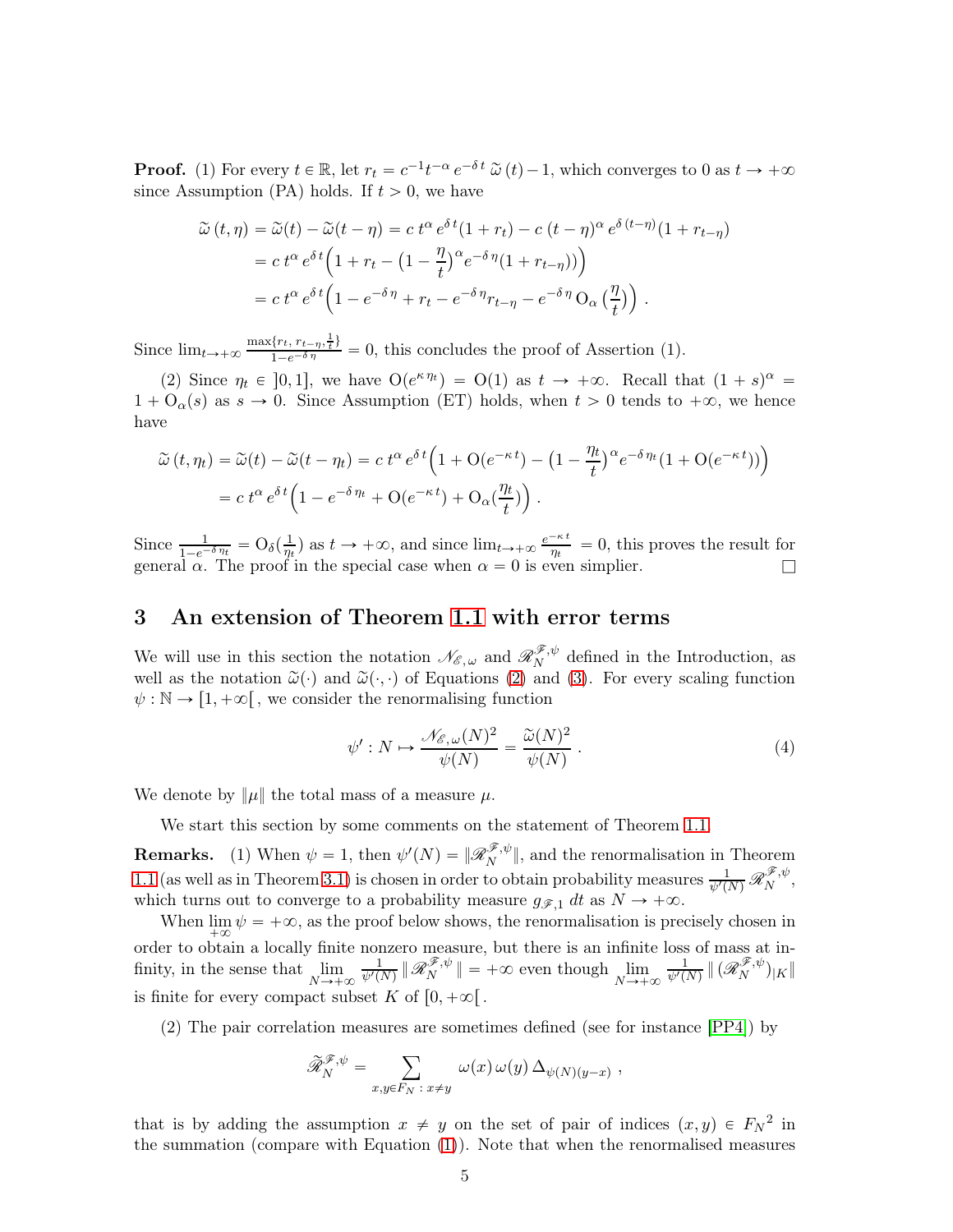$\frac{1}{\psi'(N)}\mathscr{R}_{N}^{\mathscr{F},\psi}$  weak-star converge to a measure  $\mu$  on R which has no atom at 0 (for instance if the family  $\mathscr F$  admits a pair correlation function for the scaling  $\psi$  and renormalisation  $\psi'$ , as it is the case in Theorem [1.1\)](#page-1-1), then we also have  $\lim_{N\to+\infty} \frac{1}{\psi'(N)} \widetilde{\mathscr{R}}_N^{\mathscr{F},\psi} = \mu$ , that is, the contribution of the diagonal set of indices in the sum defining  $\frac{1}{\psi'(N)} \mathscr{R}_{N}^{\mathscr{F},\psi}$  $N^{*,\psi}$  is negligible.

(3) An archetypical example of a pair  $(\mathscr{E}, \omega)$  is given by a countable set  $\widetilde{\mathscr{E}}$  endowed with a map  $\ell : \tilde{\mathscr{E}} \to [0, +\infty[$  with finite fibers whose image  $\mathscr{E} = \ell(\tilde{\mathscr{E}})$  is locally finite and endowed with the multiplicity function  $\omega : x \mapsto \text{Card}(\ell^{-1}(x))$ . In this case, we have

$$
\mathscr{R}_{N}^{\mathscr{F},\psi} = \sum_{x,y \in \widetilde{\mathscr{E}} \; : \; \ell(x),\, \ell(y) \leq N} \; \Delta_{\psi(N)(\ell(y)-\ell(x))} \; .
$$

Theorem [1.1](#page-1-1) when  $\psi = 1$  then says that if there exist  $\alpha \in \mathbb{R}$  and  $c, \delta > 0$  such that, as  $t \to +\infty$ , we have Card $\{x \in \widetilde{\mathscr{E}} : \ell(x) \leq t\} \sim c \ t^{\alpha} e^{\delta t}$  then  $\frac{1}{\|\mathscr{R}_{N}^{\mathscr{F},1}\|}$  $\mathscr{R}_{N}^{\mathscr{F},1}$  weakstar converges to the measure  $\frac{\delta}{2} e^{-\delta |t|} dt$  on the locally compact space  $\mathbb R$  as  $N \to +\infty$ .

We now state an extended version with error terms of Theorem [1.1,](#page-1-1) from which it follows, using Assumption (ET). Let

$$
g_{\delta}: t \mapsto \frac{\delta}{2} e^{-\delta |t|} .
$$

<span id="page-5-0"></span>**Theorem 3.1.** Let  $\mathscr E$  be a locally finite subset of  $[0, +\infty[$  endowed with a weight function  $ω$ , and let  $α \in \mathbb{R}$  and  $c, δ > 0$ . Assume that there exists  $κ > 0$  such that as  $t \to +\infty$ , we have

<span id="page-5-1"></span>
$$
\mathcal{N}_{\mathcal{E},\omega}(t) = c \ t^{\alpha} \ e^{\delta t} (1 + \mathcal{O}_{\mathcal{E},\omega}(e^{-\kappa t})) \ . \tag{5}
$$

Let  $\psi : \mathbb{N} \to [1 + \infty[$  be a scaling function and let  $A \geq 1$ . For every function  $f \in C^1(\mathbb{R})$ with compact support in  $[-A, A]$ , as  $N \to +\infty$ , with Landau functions  $O = O_{\mathscr{E}, \omega, c, \alpha, \delta, \kappa}$  and  $\kappa' = \min\{\kappa, \delta\},\;we\;have$ 

$$
\frac{\mathscr{L}_{N}^{\mathscr{F},\psi}(f)}{\psi'(N)} = \begin{cases} \int_{\mathbb{R}} f(t) g_{\delta}(t) dt + O(A e^{\delta A} e^{-\frac{\kappa'}{12}N} \|f\|_{\infty}) + O(A e^{-\frac{\kappa'}{4}N} \|f'\|_{\infty}) \\ \text{if } \alpha = 0 \text{ and } \psi = 1, \\ \int_{\mathbb{R}} f(t) g_{\delta}(t) dt + O\left(\frac{A^2}{N} (\|f\|_{\infty} + \|f'\|_{\infty})\right) \\ \text{if } \alpha \neq 0 \text{ and } \psi = 1, \\ \frac{\delta}{2} \int_{\mathbb{R}} f(t) dt + O\left(\frac{A^2 \|f\|_{\infty}}{\psi(N)}\right) + O\left(A^2 e^{-\frac{\kappa'}{4}N} \psi(N) \|f'\|_{\infty}\right) \\ \text{if } \alpha = 0 \text{ and } \psi \text{ converges to } +\infty \text{ with subexponential growth} \\ \frac{\delta}{2} \int_{\mathbb{R}} f(t) dt + O\left(\frac{A^2}{\min\{N, \psi(N)\}} (\|f\|_{\infty} + \|f'\|_{\infty})\right) \\ \text{if } \alpha \neq 0 \text{ and } \psi \text{ converges to } +\infty \text{ with at most polynomial growth.} \end{cases}
$$

**Proof.** Let  $\mathscr{E}, \omega, c, \alpha, \delta, \kappa$  be the fixed data in the statement of Theorem [3.1.](#page-5-0) Though we won't indicate the dependency, the Landau functions  $O(\cdot)$  below will depend on these fixed data, in the sense defined at the beginning of Section [2.](#page-2-0) Up to replacing  $\kappa$  by min $\{\kappa, \delta\}$ which does not change the conclusion of Theorem [3.1](#page-5-0) and is implied by its hypothesis [\(5\)](#page-5-1), we may assume that

<span id="page-5-2"></span>
$$
\kappa \leq \delta \tag{6}
$$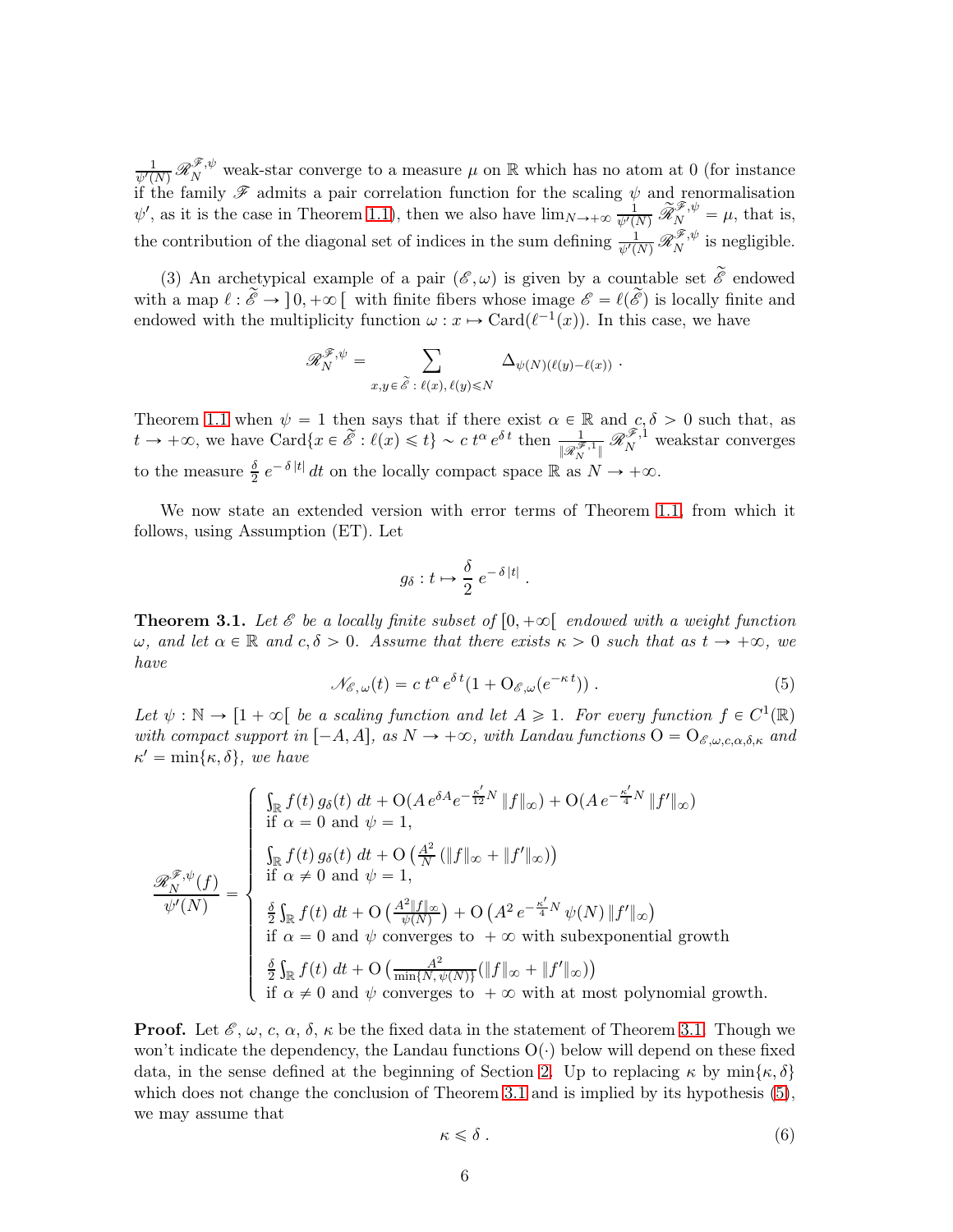Let  $\psi$ , f, A and N be the varying data in the statement of Theorem [3.1.](#page-5-0) The Landau functions  $O(\cdot)$  below will not depend on these varying data, in the sense defined at the beginning of Section [2.](#page-2-0)

Note that if  $\iota : t \mapsto -t$ , then  $\iota_*\mathscr{R}_N^{\mathscr{F}, \psi} = \mathscr{R}_N^{\mathscr{F}, \psi}$  $N^{\mathscr{F},\psi}$  by using the change of variables  $p(x, y) \mapsto (y, x)$  in the summation of Equation [\(1\)](#page-1-2), and that  $g_\delta \circ \iota = g_\delta$ . In order to prove Theorem [3.1,](#page-5-0) we may hence assume by additivity that the support of  $f$  is contained in [0, A], and again by additivity that  $f \ge 0$ .

Note that  $\lim_{+\infty} \psi' = +\infty$  by Equation [\(4\)](#page-4-1) since  $\tilde{\omega}$  is exponentially growing and  $\psi$  is subexponentially growing in all the cases of Theorem [3.1.](#page-5-0) As  $N \to +\infty$ , by Equations [\(4\)](#page-4-1) and  $(5)$ , we have

<span id="page-6-5"></span>
$$
\frac{1}{\psi'(N)} = \frac{\psi(N)}{c^2 N^{2\alpha} e^{2\delta N}} \left( 1 + \mathcal{O}(e^{-\kappa N}) \right). \tag{7}
$$

We consider throughout this proof two small quantities  $\epsilon, \tau' \in ]0, 1]$  which will depend on N and converge to 0. We define

$$
\tau = \frac{\tau'}{\psi(N)} ,
$$

and we assume that  $\tau \geq 2\epsilon$  when N is large. We will check this inequality after defining  $\epsilon$ and  $\tau'$  in Equations [\(22\)](#page-8-0) and [\(27\)](#page-10-0).

The following lemma describes the work on the set of indices of some of the following sums in order to be able to separate the variables  $x$  and  $y$ .

<span id="page-6-3"></span>**Lemma 3.2.** Let  $x, y \in \mathcal{E}$  and  $k, n \geq 1$ . The system of inequalities

<span id="page-6-0"></span>
$$
0 < x \leq y \leq N, \quad (k-1)\epsilon < x \leq k\epsilon, \quad (n-1)\tau' < \psi(N)(y-x) \leq n\tau' \tag{8}
$$

implies the system of inequalities

<span id="page-6-1"></span>
$$
(k-1)\epsilon < x \leq k\,\epsilon,\ \left(n\tau + k\,\epsilon\right) - \left(\tau + \epsilon\right) < y \leq n\tau + k\,\epsilon,\ \ k \leqslant M_{\epsilon}^+ = \left\lfloor\frac{N - (n-1)\tau}{\epsilon}\right\rfloor + 1\ ,\ (9)
$$

and is implied by the system of inequalities

<span id="page-6-2"></span>
$$
(k-1)\epsilon < x \leq k\epsilon, \quad (n\tau + k\epsilon) - \tau < y \leq n\tau + k\epsilon - \epsilon, \quad k \leq M_{\epsilon}^- = \left\lfloor \frac{N - n\tau}{\epsilon} \right\rfloor + 1 \tag{10}
$$

**Proof.** Since we have  $\tau = \frac{\tau'}{\psi(\overline{N})}$  $\frac{\tau}{\psi(N)}$ , the last two inequalities of Equation [\(8\)](#page-6-0) are equivalent to  $(n-1)\tau + x < y \leq n\tau + x$ . With the middle two inequalities of Equation [\(8\)](#page-6-0), this implies that  $(n\tau + k\epsilon) - (\tau + \epsilon) < y \leq n\tau + k\epsilon$  and is implied by  $(n\tau + k\epsilon) - \tau < y \leq n\tau + k\epsilon - \epsilon$ .

The inequalities  $(n\tau + k\epsilon) - (\tau + \epsilon) < y$  and  $y \le N$  imply that  $k \epsilon \le N - (n-1)\tau + \epsilon$ , hence that  $k \leq M_{\epsilon}^+$ .

The inequalities  $y \leq n\tau + k\epsilon - \epsilon$  and  $k \leq M_{\epsilon}^-$  imply that  $y \leq n\tau + \epsilon(\frac{N-n\tau}{\epsilon} + 1) - \epsilon = N$ . The inequalities  $(k - 1)\epsilon < x$  and  $k \ge 1$  implies that  $x > 0$ . The inequalities  $x \le k\epsilon$ ,  $(n\tau + k\epsilon) - \tau < y$  and  $n \geq 1$  imply that  $x \leq y$ . The result follows.

Note that by the definitions of  $M_{\epsilon}^{\pm}$  in Equations [\(9\)](#page-6-1) and [\(10\)](#page-6-2), when  $\tau \geq 2\epsilon$ , we have

<span id="page-6-4"></span>
$$
\epsilon \, M_{\epsilon}^{\pm} = \epsilon \left( \left[ \frac{N - (n - \frac{1}{2}(1 \pm 1))\tau}{\epsilon} \right] + 1 \right) = N - n\tau + \mathcal{O}(\tau) \; . \tag{11}
$$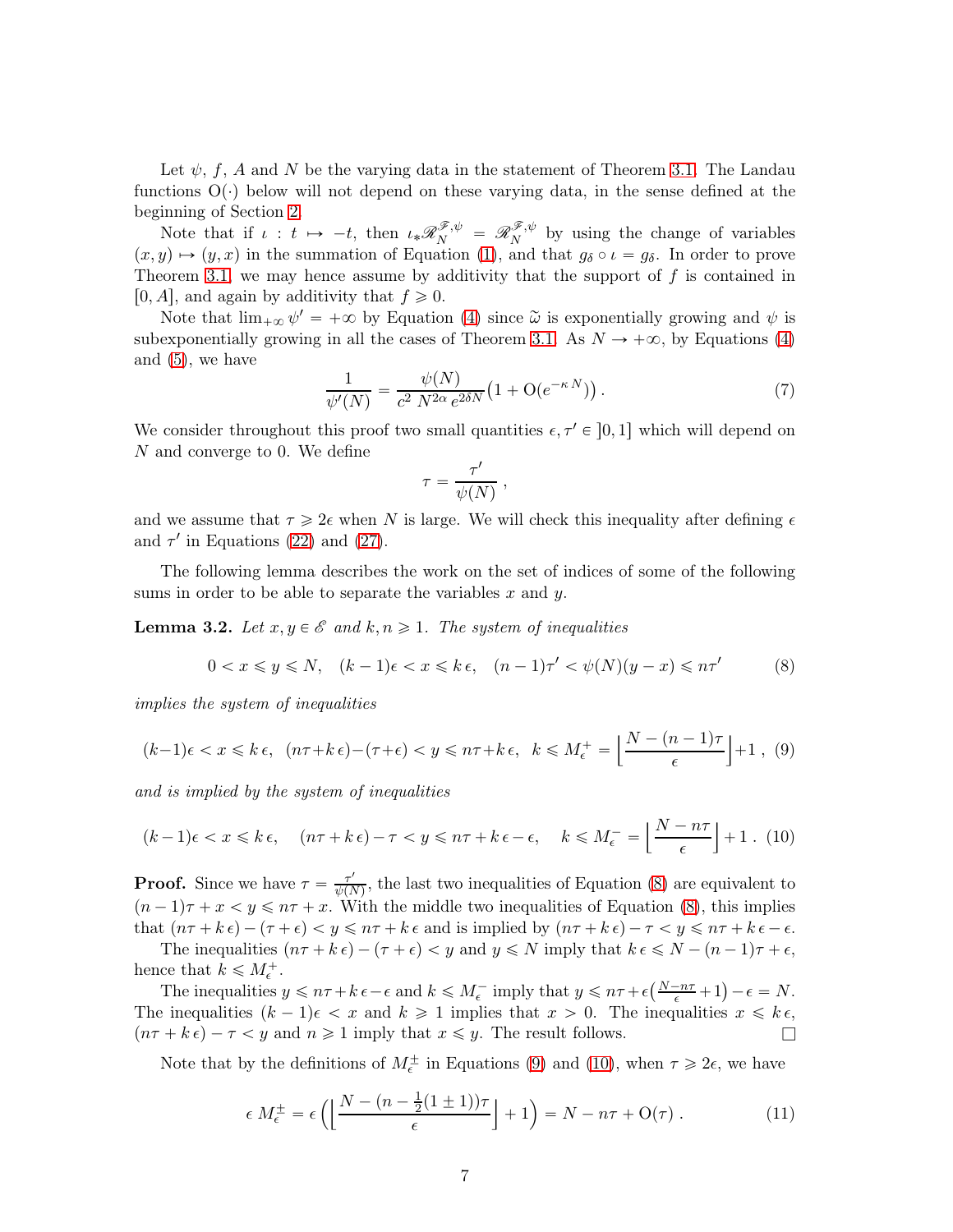Let us define

<span id="page-7-1"></span>
$$
\mu_N(f) = \sum_{x,y \in \mathscr{E}, \ 0 < x \le y \le N} \omega(x) \ \omega(y) \ f(\psi(N)(y-x)) \ . \tag{12}
$$

Since the support of f is contained in [0, A] and  $\psi \geq 1$ , we have

$$
0 \leqslant \mathcal{R}_N^{\mathcal{F},\psi}(f) - \mu_N(f) = \sum_{\substack{x,y \in \mathcal{E}, \ 0=x \leqslant y \leqslant N}} \omega(x) \ \omega(y) \ f(\psi(N)(y-x))
$$
  

$$
\leqslant \sum_{y \in \mathcal{E} \cap [0,A]} \omega(0) \ \omega(y) \ \|f\|_{\infty} \ ,
$$

and the term on the right hand is independent of N. Note that  $\frac{1}{\psi'(N)} = O(e^{-\kappa N})$  by Equations [\(4\)](#page-4-1), [\(5\)](#page-5-1) and [\(6\)](#page-5-2), and by the subexponential growth of  $\psi$  in all the cases of Theorem [3.1.](#page-5-0) Hence in order to prove Theorem [3.1,](#page-5-0) we therefore only have to prove that  $\mu_N(f)$  $\frac{\mu_N(f)}{\psi'(N)}$  converges, with the appropriate error terms, to  $\int f g_\delta dt$  when  $\psi = 1$  and to  $\frac{\delta}{2} \int f dt$ when  $\psi \rightarrow +\infty$ .

We will use Riemann sums in order to approximate these integrals, with subdivision step given by  $\tau'$ . Since the support of f is contained in [0, A], we only need to subdivide this interval into  $\left[\frac{A}{\tau'}\right]$  intervals of length  $\tau'$ . For all  $n \in \{1, \ldots, \left[\frac{A}{\tau'}\right]\}$  and  $t \in \left] (n-1)\tau', n\tau' \right]$ , we have

<span id="page-7-0"></span>
$$
f(t) = f(n\tau') - \int_{t}^{n\tau'} f'(t) dt = f(n\tau') + O\left(\int_{(n-1)\tau'}^{n\tau'} |f'(t)| dt\right) = f(n\tau') + O(\tau' \|f'\|_{\infty})
$$
\n(13)

Since  $f \ge 0$ , we may assume that  $f(n\tau') + O(\tau' || f' ||_{\infty}) \ge 0$ . Let us define

$$
a_{n,N} = \sum_{k=1}^{+\infty} \sum_{\substack{x,y \in \mathscr{E} : 0 < x \leq y \leq N, \\ (k-1)\epsilon < x \leq k \epsilon, \\ (n-1)\tau' < \psi(N)(y-x) \leq n\tau'}} \omega(x) \omega(y) \tag{14}
$$

which is a nonnegative finite sum and depends also on  $\epsilon$  and on  $\tau'$ . With the help of Equation  $(13)$ , Equation  $(12)$  becomes, by subdividing the range of x into half-open intervals of length  $\epsilon$  and the range of  $\psi(N)(y-x)$  (with values at most A in order to be in the support of f) into half-open intervals of length  $\tau'$ ,

$$
\mu_N(f) = \sum_{n=1}^{\lceil \frac{A}{\tau'} \rceil} \sum_{k=1}^{+\infty} \sum_{\substack{x, y \in \mathscr{E} : 0 < x \leq y \leq N, \\ (k-1)\epsilon < x \leq k \epsilon, \\ (n-1)\tau' < \psi(N)(y-x) \leq n\tau'}} \omega(x) \omega(y) f(\psi(N)(y-x))
$$
\n
$$
= \sum_{n=1}^{\lceil \frac{A}{\tau'} \rceil} \left( f(n\tau') + \mathcal{O}(\tau' || f' ||_{\infty}) \right) a_{n,N} . \tag{15}
$$

We now proceed by a majoration and minoration of  $a_{n,N}$ . Let us define

<span id="page-7-3"></span><span id="page-7-2"></span>
$$
a_{n,N}^+ = \sum_{k=1}^{M_{\epsilon}^+} \sum_{\substack{x,y \in \mathscr{E} \ : (k-1)\epsilon < x \leq k\epsilon\\(n\tau + k\epsilon) - (\tau + \epsilon) < y \leq n\tau + k\epsilon}} \omega(x) \ \omega(y) \tag{16}
$$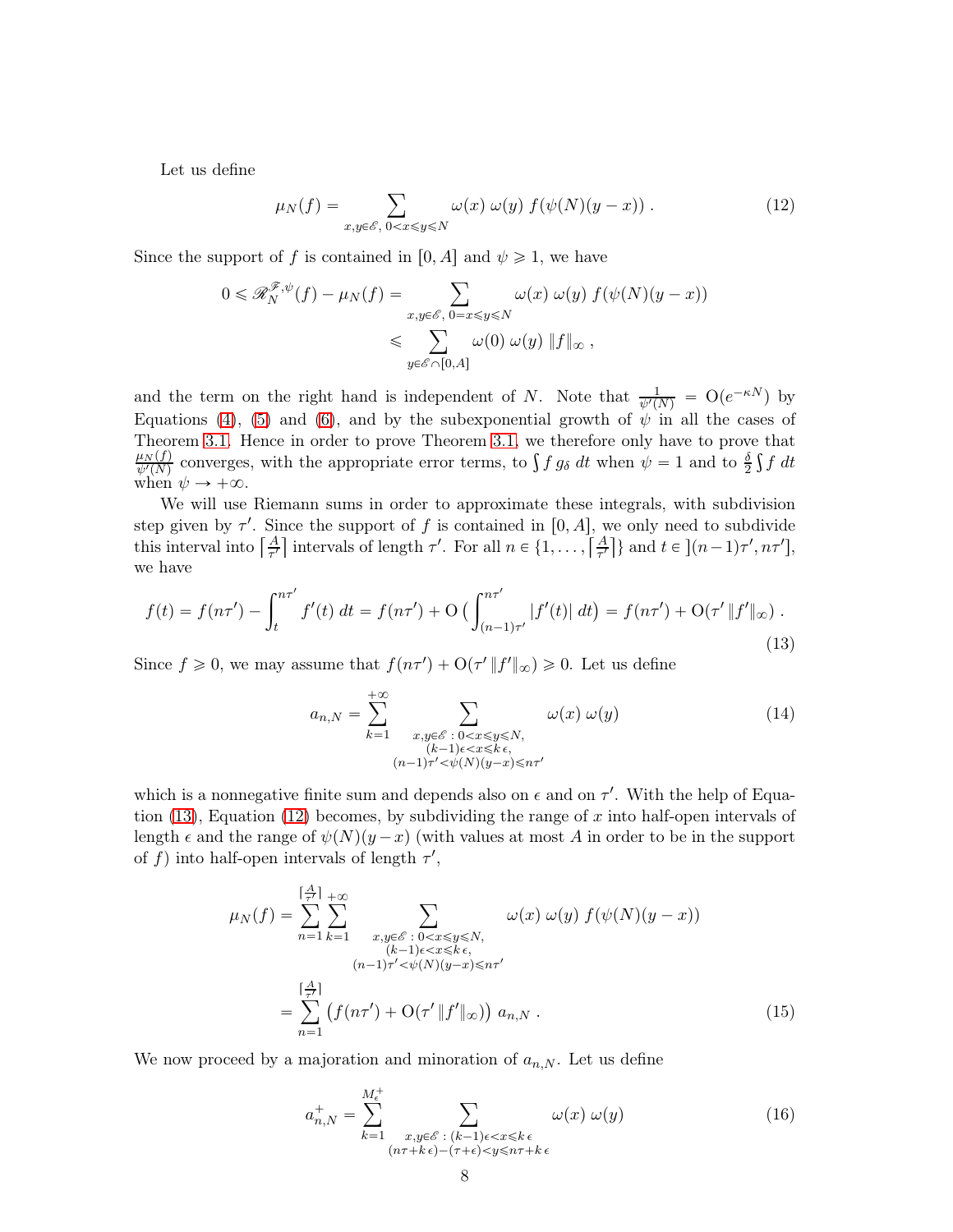and

<span id="page-8-4"></span>
$$
a_{n,N}^{-} = \sum_{k=1}^{M_{\epsilon}^{-}} \sum_{\substack{x,y \in \mathscr{E} \ : (k-1)\epsilon < x \leq k\epsilon \\ (n\tau + k\epsilon) - \tau < y \leq (n\tau + k\epsilon) + \epsilon}} \omega(x) \ \omega(y) \ . \tag{17}
$$

By Lemma [3.2,](#page-6-3) we have

$$
a_{n,N}^- \leqslant a_{n,N} \leqslant a_{n,N}^+ \; .
$$

Since the variables  $x, y$  are separated in the sums defining  $a_{n,N}^{\pm}$  and by the definition [\(3\)](#page-3-1) of the slices of weights, we have

<span id="page-8-1"></span>
$$
a_{n,N}^+ = \sum_{k=1}^{M_{\epsilon}^+} \tilde{\omega} \left( k\epsilon, \epsilon \right) \tilde{\omega} \left( n\tau + k\epsilon, \tau + \epsilon \right)
$$
 (18)

and

<span id="page-8-5"></span>
$$
a_{n,N}^- = \sum_{k=1}^{M_{\epsilon}^-} \tilde{\omega} \left( k\epsilon, \epsilon \right) \tilde{\omega} \left( n\tau + k\epsilon + \epsilon, \tau - \epsilon \right). \tag{19}
$$

We study the quantities  $a_{n,N}^{\pm}$  under the assumption [\(5\)](#page-5-1) on the asymptotic behaviour of the weights.

**Asymptotics on**  $a_{n,N}^{\pm}$ . By Equation [\(18\)](#page-8-1) and by two applications of Lemma [2.2](#page-3-2) (2) with  $p(t, \eta_t) = (k\epsilon, \epsilon)$  and  $(t, \eta_t) = (n\tau + k\epsilon, \tau + \epsilon)$  as  $k \to +\infty$ , and up to verifying when we will define  $\epsilon$  and  $\tau'$  that the assumption of this lemma (besides Assumption (ET) which holds by Equation [\(5\)](#page-5-1)) is satisfied, for all N large enough and  $n \in \{1, ..., \lceil \frac{A}{\tau'}\rceil\}$  $\frac{A}{\tau'}$ }, we have

$$
a_{n,N}^{+} = \sum_{k=1}^{M_{\epsilon}^{+}} c \left( k \epsilon \right)^{\alpha} e^{\delta k \epsilon} (1 - e^{-\delta \epsilon}) \left( 1 + \frac{1}{\epsilon} \operatorname{O}(e^{-\kappa k \epsilon}) + \operatorname{O}\left(\frac{1}{k \epsilon}\right) \right)
$$
  
 
$$
\times c \left( n \tau + k \epsilon \right)^{\alpha} e^{\delta(n \tau + k \epsilon)} (1 - e^{-\delta(\tau + \epsilon)}) \left( 1 + \frac{1}{\tau + \epsilon} \operatorname{O}(e^{-\kappa(n \tau + k \epsilon}) + \operatorname{O}\left(\frac{1}{n \tau + k \epsilon}\right) \right)
$$
  

$$
= c^{2} (1 - e^{-\delta \epsilon}) (1 - e^{-\delta(\tau + \epsilon)}) e^{\delta n \tau} \sum_{k=1}^{M_{\epsilon}^{+}} z_{k}^{+}, \tag{20}
$$

where

$$
z_k^+ = (k\epsilon)^{2\alpha} e^{2\delta k\epsilon} \left(1 + \frac{n\tau}{k\epsilon}\right)^{\alpha} \left(1 + \frac{1}{\epsilon} O(e^{-\kappa k\epsilon}) + O\left(\frac{1}{k\epsilon}\right)\right) \left(1 + \frac{1}{\tau + \epsilon} O(e^{-\kappa(n\tau + k\epsilon)}) + O\left(\frac{1}{n\tau + k\epsilon}\right)\right).
$$

Since  $\tau \pm \epsilon \geq \epsilon$ ,  $n\tau + k\epsilon \geq k\epsilon$  and  $e^{-\kappa n\tau} \leq 1$ , this simplifies as

<span id="page-8-2"></span>
$$
z_k^+ = (k\epsilon)^{2\alpha} e^{2\delta k\epsilon} \left(1 + \frac{n\tau}{k\epsilon}\right)^{\alpha} \left(1 + \frac{1}{\epsilon} \operatorname{O}(e^{-\kappa k\epsilon}) + \operatorname{O}\left(\frac{1}{k\epsilon}\right)\right)^2. \tag{21}
$$

Case 1: Let us first assume that  $\alpha = 0$ . We define in this case

<span id="page-8-3"></span><span id="page-8-0"></span>
$$
\epsilon = e^{-\frac{\kappa}{3}N} \quad \text{and} \quad \tau' = e^{-\frac{\kappa}{4}N}\psi(N) \,. \tag{22}
$$

In particular, we have  $\lim_{N\to+\infty} \epsilon e^{\kappa N} = +\infty$ , we have  $\tau \geq 2\epsilon$  if N is large enough, and since  $\psi$  grows subexponentially under the two assumptions of Theorem [3.1](#page-5-0) when  $\alpha = 0$ ,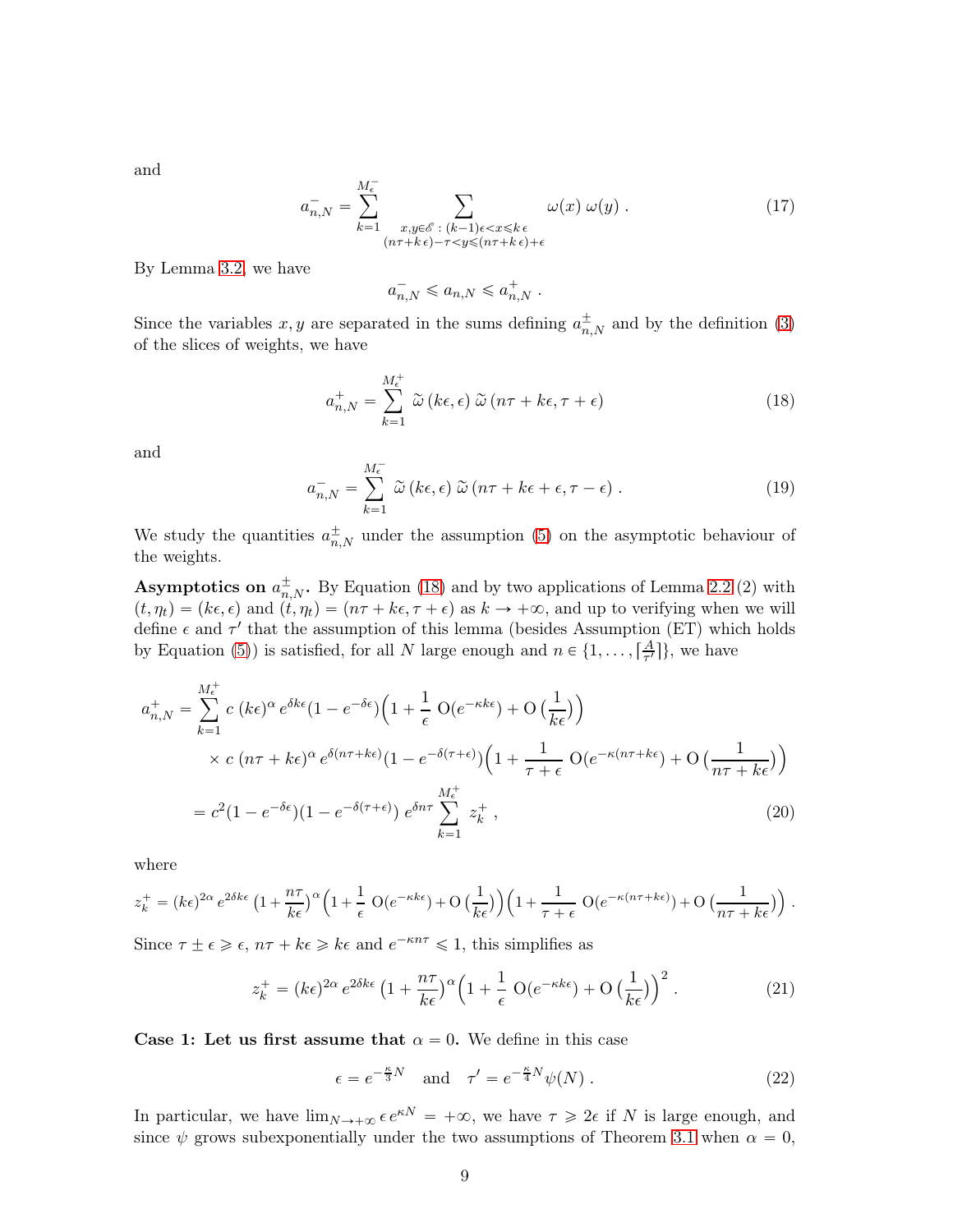the quantity  $\tau'$  tends to 0 as  $N \to +\infty$ . By the last claim of Lemma [2.2](#page-3-2) (2), Equation [\(21\)](#page-8-2) for  $z_k^+$  simplifies as

$$
z_k^+ = e^{2\delta k\epsilon} \left(1 + \frac{1}{\epsilon} \mathcal{O}(e^{-\kappa k\epsilon})\right)^2 = e^{2\delta k\epsilon} + \frac{1}{\epsilon^2} \mathcal{O}(e^{(2\delta - \kappa)k\epsilon}) .
$$

Hence by a geometric series summation, since  $2\delta > \delta \geq \kappa$  by Equation [\(6\)](#page-5-2), we have

$$
\sum_{k=1}^{M_{\epsilon}^{+}} z_{k}^{+} = \frac{e^{2\delta\epsilon(M_{\epsilon}^{+}+1)} - 1}{e^{2\delta\epsilon} - 1} + \frac{1}{\epsilon^{2}} O\left(\frac{e^{(2\delta - \kappa)\epsilon(M_{\epsilon}^{+}+1)} - 1}{e^{(2\delta - \kappa)\epsilon} - 1}\right).
$$

Note that  $\frac{e^{2\delta \epsilon}-1}{e^{(2\delta-\kappa)\epsilon}-1}$  = O(1) as  $\epsilon \to 0$ , and recall that  $n\tau = \frac{n\tau'}{\psi(N)} \leq \frac{A+1}{\psi(N)}$  for every  $n \in \{1, \ldots, \lceil \frac{A}{\tau'} \rceil\}$  $\frac{A}{\tau'}$ . By Equation [\(11\)](#page-6-4), by the definition [\(22\)](#page-8-0) of  $\epsilon$  and since  $2\delta \geq \delta \geq \kappa \geq \frac{\kappa}{3}$ by Equation [\(6\)](#page-5-2), we hence have

$$
\sum_{k=1}^{M_{\epsilon}^{+}} z_{k}^{+} = \frac{e^{2\delta(N-n\tau)}}{e^{2\delta\epsilon} - 1} \left( e^{O(\tau)} - e^{\delta(n\tau - N)} + \frac{1}{\epsilon^{2}} O(e^{\kappa(n\tau - N)}) \right)
$$
\n
$$
= \frac{e^{2\delta(N-n\tau)}}{e^{2\delta\epsilon} - 1} \left( \left( 1 + O(e^{-\frac{\kappa}{4}N}) \right) + O(e^{\frac{\delta A}{\psi(N)}} e^{-\delta N}) + O(e^{\frac{\kappa A}{\psi(N)}} e^{-\frac{\kappa}{3}N}) \right)
$$
\n
$$
= \frac{e^{2\delta(N-n\tau)}}{e^{2\delta\epsilon} - 1} \left( 1 + O(e^{\frac{\delta A}{\psi(N)}} e^{-\frac{\kappa}{4}N}) \right).
$$

By the definition [\(22\)](#page-8-0) of  $\epsilon$  and  $\tau'$  (so that  $\tau = e^{-\frac{\kappa}{4}N}$ ), we have

$$
1 - e^{-\delta(\tau \pm \epsilon)} = \delta \tau (1 \pm \frac{\epsilon}{\tau})(1 + O(\tau + \epsilon)) = \delta \tau (1 + O(e^{-\frac{\kappa}{12}N}))
$$

and

$$
\frac{1 - e^{-\delta \epsilon}}{e^{2\delta \epsilon} - 1} = \frac{1}{2} (1 + \mathcal{O}(\epsilon)) = \frac{1}{2} (1 + \mathcal{O}(e^{-\frac{\kappa}{3}N})) .
$$

Therefore Equation [\(20\)](#page-8-3) becomes

$$
a_{n,N}^+ = c^2 e^{2\delta N} \frac{1 - e^{-\delta \epsilon}}{e^{2\delta \epsilon} - 1} (1 - e^{-\delta(\tau + \epsilon)}) e^{-\delta n \tau} \left( 1 + \mathcal{O}(e^{\frac{\delta A}{\psi(N)}} e^{-\frac{\kappa}{4} N}) \right)
$$
  
= 
$$
(c^2 e^{2\delta N}) \left( \frac{\delta}{2} \tau e^{-\delta n \tau} \right) \left( 1 + \mathcal{O}(e^{\frac{\delta A}{\psi(N)}} e^{-\frac{\kappa}{12} N}) \right).
$$

Taking into account the small differences between  $a_{n,N}^+$  and  $a_{n,N}^-$  in Equations [\(16\)](#page-7-2) and [\(17\)](#page-8-4), a similar computation gives the same formula for  $a_{n,N}^-$ . Since  $a_{n,N}^- \leq a_{n,N} \leq a_{n,N}^+$ , we hence have

<span id="page-9-1"></span><span id="page-9-0"></span>
$$
a_{n,N} = (c^2 \ e^{2\delta N}) \left(\frac{\delta}{2} \ \tau \ e^{-\delta n \tau}\right) \left(1 + \mathcal{O}(e^{\frac{\delta A}{\psi(N)}} e^{-\frac{\kappa}{12}N})\right) \,. \tag{23}
$$

End of the proof of Theorem [3.1](#page-5-0) when  $\alpha = 0$ . Note that  $\sum_{n=1}^{\lceil \frac{A}{\tau} \rceil}$  $\left[\frac{A}{\tau'}\right]$   $e^{-\frac{\delta n\tau'}{\psi(N)}}$  =  $O\left(\frac{A}{\tau'}\right)$  $\frac{A}{\tau'}$ ) as  $N \to +\infty$ . Since  $\tau = \frac{\tau'}{\psi(N)}$  $\frac{\tau'}{\psi(N)}$ , by Equations [\(15\)](#page-7-3), [\(7\)](#page-6-5) and [\(23\)](#page-9-0), for N large enough, we have

$$
\frac{\mu_N(f)}{\psi'(N)} = \sum_{n=1}^{\lceil \frac{A}{\tau'} \rceil} \left( f(n\tau') + \mathcal{O}(\tau' \, \|f'\|_{\infty}) \right) \frac{\delta}{2} \, \tau' \, e^{-\frac{\delta n\tau'}{\psi(N)}} \left( 1 + \mathcal{O}(e^{\frac{\delta A}{\psi(N)}} e^{-\frac{\kappa}{12} N}) \right) \left( 1 + \mathcal{O}(e^{-\kappa N}) \right)
$$
\n
$$
= \left( \sum_{n=1}^{\lceil \frac{A}{\tau'} \rceil} f(n\tau') \frac{\delta}{2} \, \tau' \, e^{-\frac{\delta n\tau'}{\psi(N)}} \right) + \mathcal{O}(A \, e^{\frac{\delta A}{\psi(N)}} e^{-\frac{\kappa}{12} N} \|f\|_{\infty}) + \mathcal{O}(A \, \tau' \, \|f'\|_{\infty}) \,. \tag{24}
$$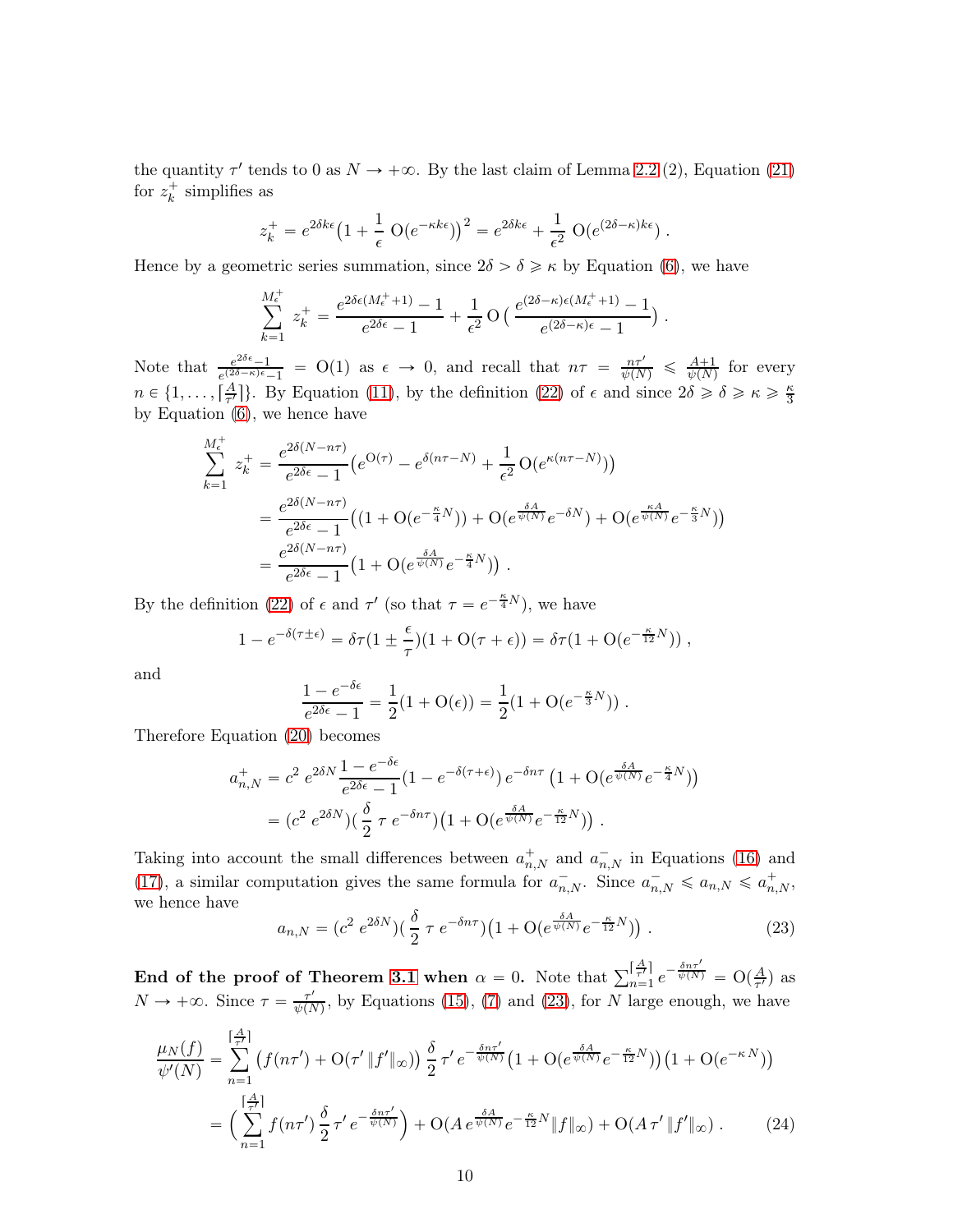Assume first that  $\psi = 1$ . Recall that  $g_{\delta}: t \mapsto \frac{\delta}{2} e^{-\delta t}$  is bounded with bounded derivative on  $[0, +\infty]$ . By the standard Riemann sum approximation with error term of an integral, and since the support of f is contained in [0, A] with  $A \ge 1$ , we have

<span id="page-10-2"></span>
$$
\sum_{n=1}^{\lceil \frac{A}{\tau} \rceil} f(n\tau') \frac{\delta}{2} \tau' e^{-\delta n \tau'} = \int_0^{+\infty} f(t) g_\delta(t) dt + \mathcal{O}\left(\tau'(\|fg_\delta\|_\infty + \text{Var}(fg_\delta))\right)
$$

$$
= \int_0^{+\infty} f(t) g_\delta(t) dt + \mathcal{O}\left(A \tau'(\|f\|_\infty + \|f'\|_\infty)\right). \tag{25}
$$

With Equation [\(24\)](#page-9-1), this proves Theorem [3.1](#page-5-0) when  $\alpha = 0$  and  $\psi = 1$ .

Assume now that  $\lim_{\epsilon \to 0} \psi = +\infty$ . Note that  $e^{-\frac{\delta n \tau'}{\psi(N)}} = 1 + \mathcal{O}(\frac{A}{\psi(N)})$ a similar Riemann sum argument gives  $\frac{A}{\psi(N)}$ ) since  $n \leqslant \lceil \frac{A}{\tau'} \rceil$  $\frac{A}{\tau'}$ . Hence

$$
\sum_{n=1}^{\lceil \frac{A}{\tau} \rceil} f(n\tau') \frac{\delta}{2} \tau' e^{-\delta n \frac{\tau'}{\psi(N)}} = \left( \frac{\delta}{2} \int_0^{+\infty} f(t) \, dt + \mathcal{O} \left( A \, \tau'(\|f\|_{\infty} + \|f'\|_{\infty}) \right) \right) (1 + \mathcal{O}(\frac{A}{\psi(N)}))
$$
\n
$$
= \frac{\delta}{2} \int_0^{+\infty} f(t) \, dt + \mathcal{O} \left( \frac{A^2 \|f\|_{\infty}}{\psi(N)} \right) + \mathcal{O} \left( A^2 \, \tau'(\|f\|_{\infty} + \|f'\|_{\infty}) \right) \, . \tag{26}
$$

Since  $\psi$  grows subexponentially, Equations [\(24\)](#page-9-1) and [\(26\)](#page-10-1) imply Theorem [3.1](#page-5-0) when  $\alpha = 0$ and  $\lim_{\epsilon \to 0} \psi = +\infty$ .  $+\infty$ 

Case 2: Let us now assume that  $\alpha \neq 0$ . The scheme of proof is the same one as in Case 1, though more technical. We will only be able to obtain the result under a bit stronger assumption on the scaling function  $\psi$  and with a much weaker error term, due to the polonomial term in the asymptotic growth of the counting function  $\tilde{\omega}$ . Since  $\psi$  is assumed to have polynomial growth, we fix  $\gamma' \geq 1$  such that  $\lim_{N \to \infty} \frac{\psi(N)}{N^{\gamma'-1}} = 0$ . We define in this case

<span id="page-10-1"></span><span id="page-10-0"></span>
$$
\epsilon = \frac{1}{N^{2\gamma'}} \quad \text{and} \quad \tau' = \frac{1}{N^{\gamma'}} \psi(N) . \tag{27}
$$

In particular, we have lim  $\lim_{N \to +\infty} \epsilon e^{\kappa N} = +\infty$ , we have  $\tau \geq 2\epsilon$  if N is large enough, and  $\tau'$ tends to 0 as  $N \to +\infty$ .

For N is large enough, since  $n\tau = \frac{n\tau'}{\psi(N)}$  is bounded by  $A + 1 \leq 2A$  for  $n \leq \left[\frac{A}{\tau'}\right]$  $\frac{A}{\tau'}$  and since  $A \ge 1$ , as  $k \to +\infty$ , Equation [\(21\)](#page-8-2) gives

$$
z_k^+ = (k\epsilon)^{2\alpha} e^{2\delta k\epsilon} \left(1 + \mathcal{O}\left(\frac{n\tau}{k\epsilon}\right)\right) \left(1 + \frac{1}{\epsilon} \mathcal{O}\left(e^{-\kappa k\epsilon}\right) + \mathcal{O}\left(\frac{1}{k\epsilon}\right)\right)^2
$$
  
= 
$$
(k\epsilon)^{2\alpha} e^{2\delta k\epsilon} + \mathcal{O}\left(A\left(k\epsilon\right)^{2\alpha - 1} e^{2\delta k\epsilon}\right) + \frac{1}{\epsilon^2} \mathcal{O}\left(A\left(k\epsilon\right)^{2\alpha} e^{(2\delta - \kappa)k\epsilon}\right).
$$

We now apply Lemma [2.1](#page-2-1) with  $M = M_{\epsilon}^+$ , with  $b = 2\alpha$  or  $b = 2\alpha - 1$ , and with  $a_M = e^{2\delta\epsilon}$ or  $a_M = e^{(2\delta - \kappa)\epsilon}$ . The hypothesis of this lemma is satisfied, since by the definition of  $\epsilon$  in Equation [\(27\)](#page-10-0) and of  $M_{\epsilon}^{\pm}$  in Equations [\(9\)](#page-6-1) and [\(10\)](#page-6-2), and with  $b' = 2\delta$  or  $b' = 2\delta - \kappa$  for every  $\gamma \in \left] \frac{2\gamma'}{2\gamma' +} \right.$  $\frac{2\gamma}{2\gamma'+1}, 1$ , we have

$$
(M_{\epsilon}^{\pm})^{\gamma} \ln(e^{b^{\prime}\epsilon}) \sim b^{\prime} N^{\gamma} \epsilon^{1-\gamma} = b^{\prime} N^{\gamma - (1-\gamma)(2\gamma^{\prime})} = b^{\prime} N^{\gamma(2\gamma^{\prime}+1)-2\gamma^{\prime}},
$$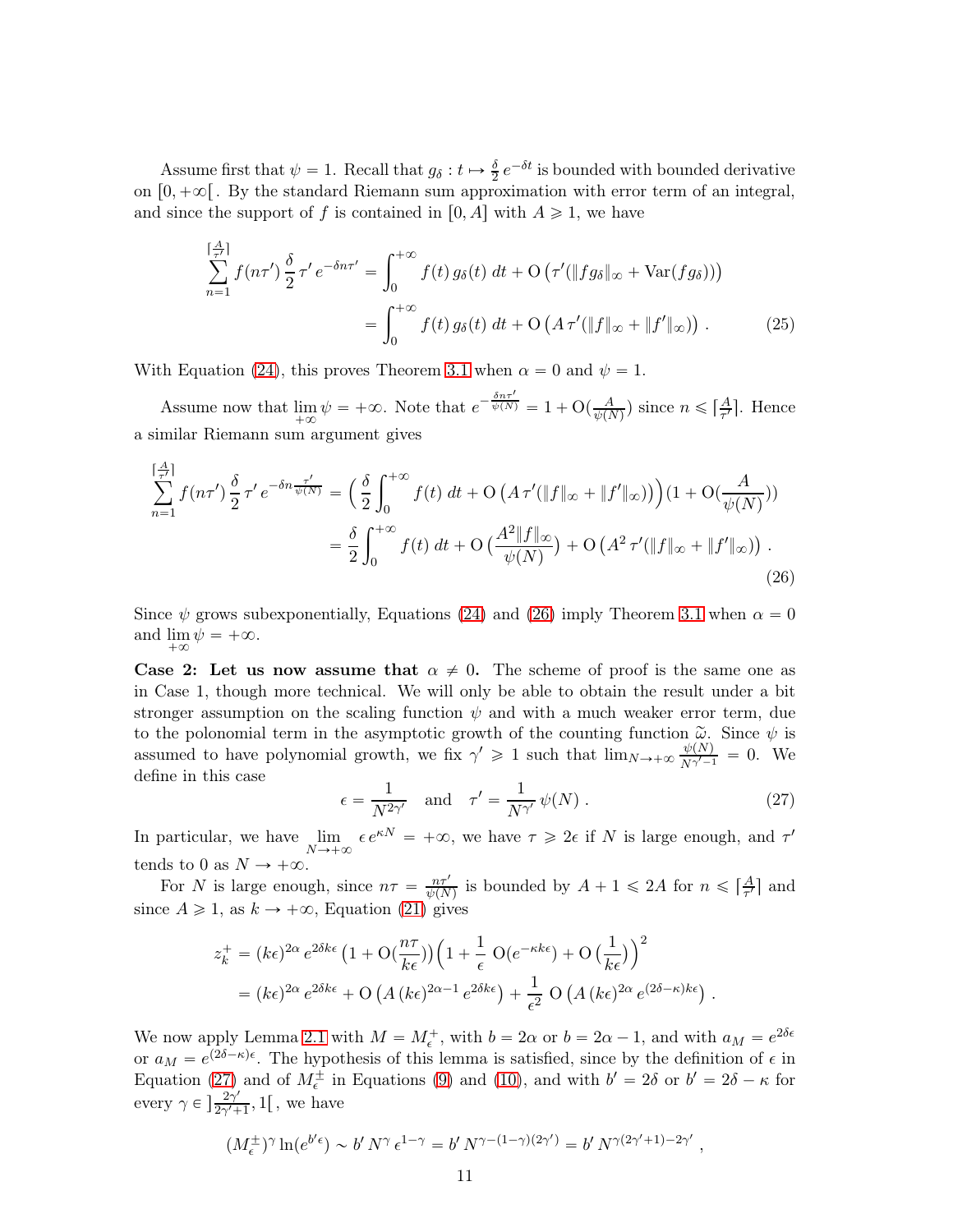which converges to  $+\infty$  as  $N \to +\infty$  by the assumption on  $\gamma$ . We hence have

$$
\sum_{k=1}^{M_{\epsilon}^{+}} z_{k}^{+} = \frac{e^{2\delta\epsilon}}{e^{2\delta\epsilon} - 1} \left(\epsilon M_{\epsilon}^{+}\right)^{2\alpha} e^{2\delta \epsilon M_{\epsilon}^{+}} \left(1 + \mathcal{O}\left(\frac{\sqrt{\epsilon}}{\sqrt{\epsilon M_{\epsilon}^{+}}}\right)\right) + \mathcal{O}\left(A \frac{e^{2\delta\epsilon}}{e^{2\delta\epsilon} - 1} \left(\epsilon M_{\epsilon}^{+}\right)^{2\alpha - 1} e^{2\delta\epsilon M_{\epsilon}^{+}}\right) + \frac{1}{\epsilon^{2}} \mathcal{O}\left(A \frac{e^{(2\delta - \kappa)\epsilon}}{e^{(2\delta - \kappa)\epsilon} - 1} \left(\epsilon M_{\epsilon}^{+}\right)^{2\alpha} e^{(2\delta - \kappa)\epsilon M_{\epsilon}^{+}}\right).
$$

Since  $\frac{e^{2\delta\epsilon}-1}{e^{(2\delta-\kappa)\epsilon}-1}$  = O(1) as  $\epsilon \to 0$ , by Equation [\(11\)](#page-6-4), since  $n\tau \leq 2A$  as seen above, and since  $\sqrt{\epsilon} = \frac{1}{N\gamma'} \leq \frac{1}{\sqrt{l}}$  $\frac{1}{N}$ , for N large enough, we have

$$
\sum_{k=1}^{M_{\epsilon}^{+}} z_{k}^{+} = \frac{N^{2\alpha} e^{2\delta N}}{e^{2\delta \epsilon} - 1} e^{-2\delta n\tau} \left( e^{O(\epsilon)} (1 - \frac{n\tau + O(\tau)}{N})^{2\alpha} e^{O(\tau)} (1 + O(\frac{\sqrt{\epsilon}}{\sqrt{N}})) + O(\frac{A}{N}) + \frac{1}{\epsilon^{2}} O(A e^{-\kappa N}) \right) = \frac{N^{2\alpha} e^{2\delta N}}{e^{2\delta \epsilon} - 1} e^{-2\delta n\tau} (1 + O(\frac{A}{N})).
$$

By the definition [\(27\)](#page-10-0) of  $\epsilon$  and  $\tau'$  (so that  $\tau = \frac{1}{N^{\gamma'}}$ ), we have

$$
1 - e^{-\delta(\tau \pm \epsilon)} = \delta \tau (1 \pm \frac{\epsilon}{\tau})(1 + O(\tau + \epsilon)) = \delta \tau (1 + O(\frac{1}{N^{\gamma'}})),
$$

and

$$
\frac{1 - e^{-\delta \epsilon}}{e^{2\delta \epsilon} - 1} = \frac{1}{2} (1 + \mathcal{O}(\epsilon)) = \frac{1}{2} (1 + \mathcal{O}(\frac{1}{N^{2\gamma'}})) .
$$

Since  $\gamma' \geq 1$ , Equation [\(20\)](#page-8-3) therefore becomes

$$
a_{n,N}^+ = c^2 N^{2\alpha} e^{2\delta N} \frac{1 - e^{-\delta \epsilon}}{e^{2\delta \epsilon} - 1} (1 - e^{-\delta(\tau + \epsilon)}) e^{-\delta n \tau} (1 + \mathcal{O}(\frac{A}{N}))
$$
  
=  $(c^2 N^{2\alpha} e^{2\delta N}) (\frac{\delta}{2} \tau e^{-\delta n \tau}) (1 + \mathcal{O}(\frac{A}{N}))$ .

As when  $\alpha = 0$ , computing similarly  $a_{n,N}^-$ , we have

<span id="page-11-1"></span><span id="page-11-0"></span>
$$
a_{n,N} = (c^2 N^{2\alpha} e^{2\delta N})(\frac{\delta}{2} \tau e^{-\delta n\tau})(1 + \mathcal{O}(\frac{A}{N})).
$$
\n(28)

End of the proof of Theorem [3.1](#page-5-0) when  $\alpha \neq 0$ . As when  $\alpha = 0$ , by Equations [\(15\)](#page-7-3),  $(7)$  and  $(28)$ , for N large enough, we have

$$
\frac{\mu_N(f)}{\psi'(N)} = \sum_{n=1}^{\lceil \frac{A}{\tau} \rceil} \left( f(n\tau') + \mathcal{O}(\tau' \, \|f'\|_{\infty}) \right) \frac{\delta}{2} \, \tau' \, e^{-\frac{\delta n\tau'}{\psi(N)}} \left( 1 + \mathcal{O}(\frac{A}{N}) \right) \left( 1 + \mathcal{O}(e^{-\kappa N}) \right)
$$
\n
$$
= \left( \sum_{n=1}^{\lceil \frac{A}{\tau} \rceil} f(n\tau') \frac{\delta}{2} \, \tau' \, e^{-\frac{\delta n\tau'}{\psi(N)}} \right) + \mathcal{O}(\frac{A^2}{N} \|f\|_{\infty}) + \mathcal{O}(A \, \tau' \, \|f'\|_{\infty}) \,. \tag{29}
$$

When  $\psi = 1$ , since  $\tau' = N^{-\gamma'}$  with  $\gamma' \ge 1$  and  $A \ge 1$ , Equations [\(29\)](#page-11-1) and [\(25\)](#page-10-2) prove Theorem [3.1](#page-5-0) when  $\alpha \neq 0$  and  $\psi = 1$ .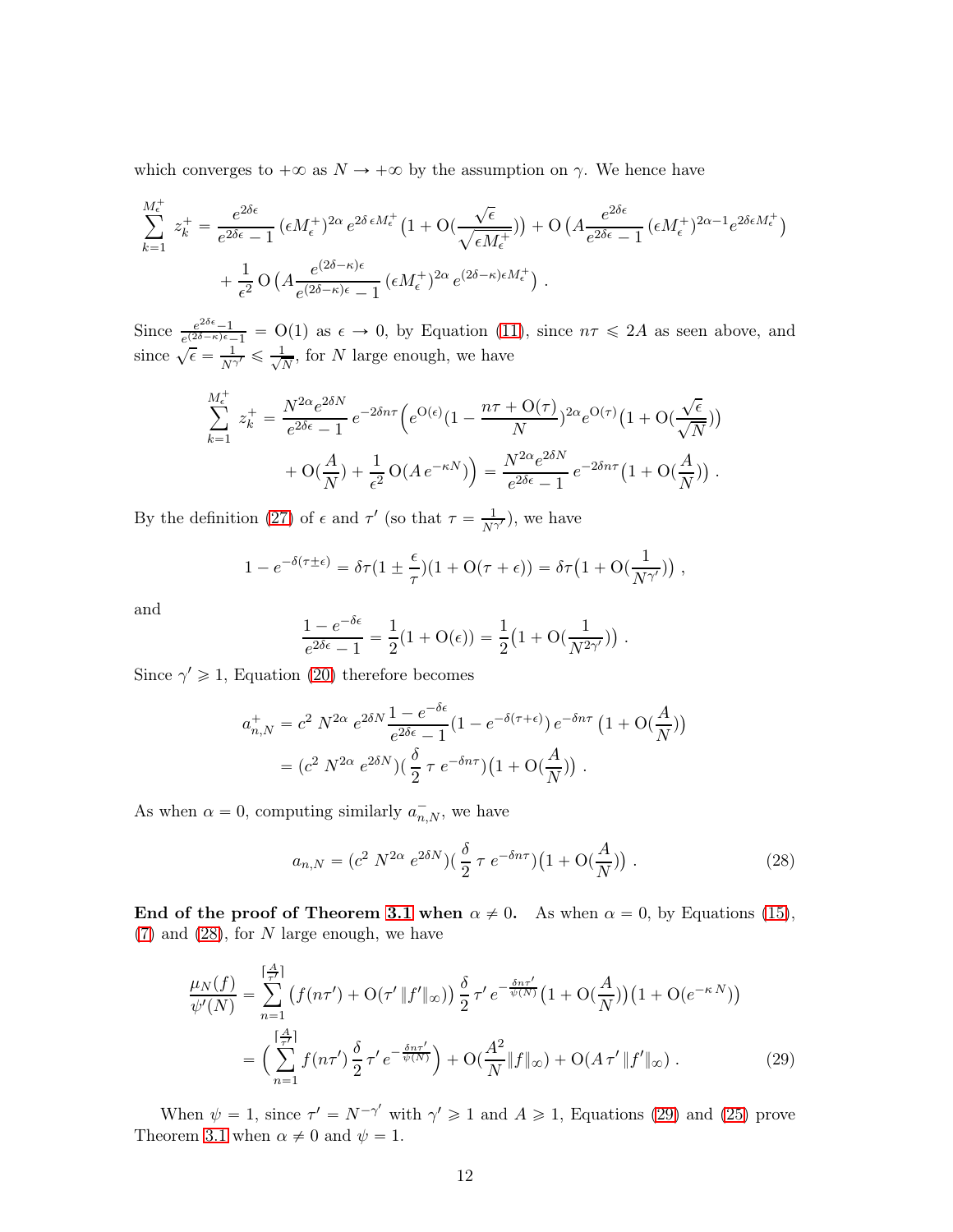When lim  $\lim_{N \to \infty} \psi = +\infty$ , since  $\lim_{N \to +\infty} \frac{\psi(N)}{N^{\gamma'-1}} = 0$  so that

$$
\tau' = \frac{\psi(N)}{N^{\gamma'}} = \frac{1}{N} \frac{\psi(N)}{N^{\gamma'-1}} = O\left(\frac{1}{\min\{N, \psi(N)\}}\right),\,
$$

Equations [\(29\)](#page-11-1) and [\(26\)](#page-10-1) imply Theorem [3.1](#page-5-0) when  $\alpha \neq 0$  and  $\lim_{+\infty} \psi = +\infty$ .

Let us now prove the analogous result under Assumption (PA) when  $\psi = 1$ , following closely the scheme of proof of Theorem [3.1,](#page-5-0) and using the same notation. This is useful in order to deal with counting asymptotics that sometimes do not come with a known error term.

<span id="page-12-2"></span>**Theorem 3.3.** Let  $\mathscr E$  be a locally finite subset of  $[0, +\infty[$  endowed with a weight function  $\omega$ , and let  $\alpha \in \mathbb{R}$  and  $c, \delta > 0$ . Assume that as  $t \to +\infty$ , we have

$$
\mathscr{N}_{\mathscr{E},\,\omega}(t)\sim c\,t^{\alpha}\,e^{\delta\,t}.
$$

Then the family  $\mathscr{F} = ((F_N = \{x \in \mathscr{E} : x \leq N\})_{N \in \mathbb{N}}, \omega)$  admits a pair correlation function for the scaling function  $\psi = 1$  and renormalizing function  $\psi' : N \mapsto \mathcal{N}_{\mathscr{E}, \omega}(N)^2$ , which is equal to  $g_{\delta}: t \mapsto \frac{\delta}{2} e^{-\delta|t|}.$ 

**Proof.** In order to prove, as requested for the weak-star convergence, that  $\frac{1}{\psi'(N)} \mathscr{R}_{N}^{\mathscr{F},\psi}$  $\binom{m}{N}$ converges to  $\int_{\mathbb{R}} f g_\delta dt$  for every continuous fonction f with compact support on  $\mathbb{R}$ , we may assume by density that f is of class  $C^1$ .

Since  $\psi = 1$ , analogously with the beginning of the proof of Theorem [3.1,](#page-5-0) as  $N \to +\infty$ , we have

<span id="page-12-1"></span><span id="page-12-0"></span>
$$
\frac{1}{\psi'(N)} = \frac{1}{c^2 N^{2\alpha} e^{2\delta N}} (1 + o(1)).
$$
\n(30)

The first part of the proof is identical with the proof of Theorem [3.1](#page-5-0) until Equation [\(19\)](#page-8-5), and we will not repeat it here. In the same way, we are lead to study the quantities  $a_{n,N}^{\pm}$ given by the equations [\(18\)](#page-8-1) and [\(19\)](#page-8-5). Here, we do not separate the treatment of the cases  $\alpha = 0$  and  $\alpha \neq 0$ .

**Asymptotics on**  $a_{n,N}^{\pm}$ . Let  $\sigma_{\pm} = \frac{1-\pm 1}{2}$ . Note that  $(k\epsilon)^{2\alpha}e^{2\delta k\epsilon}$  tends to  $+\infty$  as  $k \to +\infty$ , in order to control the beginning of the following summations over  $k$ . Furthermore, since  $\epsilon \leq 1 \leq A$  and  $n\tau \leq n\tau' \leq A + 1$ , as  $k \to +\infty$ , we have  $(1 + \frac{n\tau + \sigma_{\pm} \epsilon}{k\epsilon})^{\alpha} = 1 + \mathcal{O}(\frac{A}{k\epsilon})$ . In the following estimates, except for  $O(\tau)$  taken as  $\tau \to 0$  uniformly on everything else unless indicated by a subscript, the Landau functions O and o are taken as  $N \to +\infty$ , uniformly in  $n \in \{1, ..., \lceil \frac{A}{\tau'} \rceil\}$  $\frac{A}{\tau'}$ } up to Equation [\(32\)](#page-13-1). By Equations [\(18\)](#page-8-1) and [\(19\)](#page-8-5), we hence have

$$
a_{n,N}^{\pm} = \left(\sum_{k=1}^{M_{\epsilon}^{\pm}} c \left( k \epsilon \right)^{\alpha} e^{\delta k \epsilon} (1 - e^{-\delta \epsilon}) \times c \left( n \tau + k \epsilon + \sigma_{\pm} \epsilon \right)^{\alpha} e^{\delta (n \tau + k \epsilon + \sigma_{\pm} \epsilon)} (1 - e^{-\delta (\tau \pm \epsilon)}) \left( 1 + o_{\epsilon, \tau}(1) \right)^{\alpha}
$$

$$
= c^2 (1 - e^{-\delta \epsilon}) (1 - e^{-\delta (\tau \pm \epsilon)}) e^{\delta n \tau} \left( \sum_{k=1}^{M_{\epsilon}^{\pm}} (k \epsilon)^{2\alpha} e^{2\delta k \epsilon} \right) (1 + o_{\epsilon, \tau, A}(1)) . \tag{31}
$$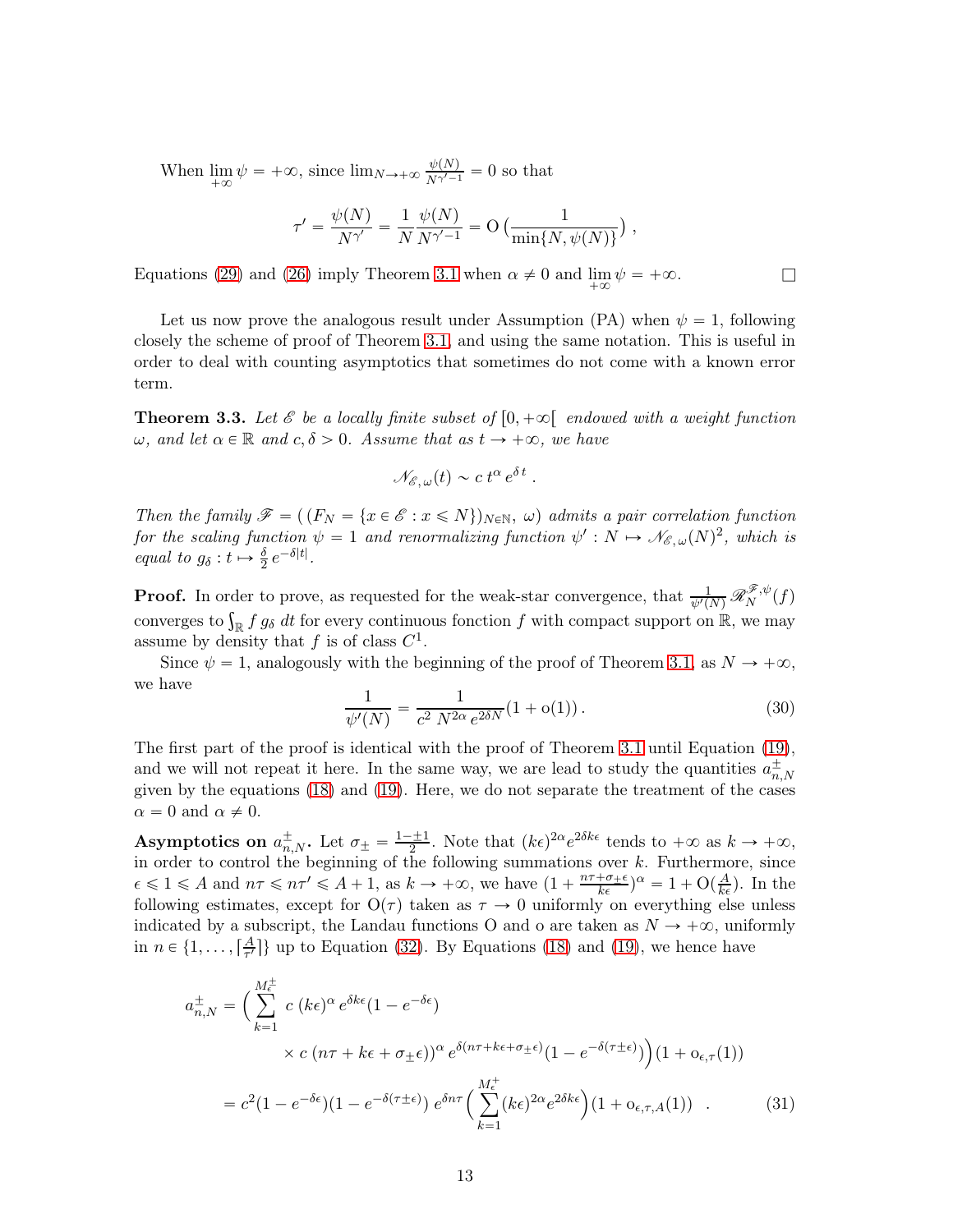By Lemma [2.1](#page-2-1) with  $M = M_{\epsilon}^{\pm}$  which goes to  $+\infty$  as  $N \rightarrow +\infty$  when  $\epsilon$  is fixed, and  $a_M = e^{2\delta \epsilon}$  which is constant when  $\epsilon$  is fixed, by Equation [\(11\)](#page-6-4), since  $\epsilon \leq \frac{\tau}{2}$  and since  $(1 - \frac{n\tau + O(\tau)}{N})^{\alpha} = 1 + O(\frac{A}{N})$  $\frac{A}{N}$ , as  $N \to +\infty$ , we have

$$
\sum_{k=1}^{M_{\epsilon}^{+}} (k\epsilon)^{2\alpha} e^{2\delta k \epsilon} = \frac{e^{2\delta \epsilon}}{e^{2\delta \epsilon} - 1} \left( \epsilon M_{\epsilon}^{+} \right)^{2\alpha} e^{2\delta \epsilon M_{\epsilon}^{+}} (1 + o_{\epsilon, \tau}(1))
$$

$$
= \frac{e^{O(\tau)}}{e^{2\delta \epsilon} - 1} N^{2\alpha} e^{2\delta (N - n\tau)} (1 + o_{\epsilon, \tau, A}(1)) .
$$

Therefore Equation [\(31\)](#page-12-0) becomes

<span id="page-13-1"></span>
$$
a_{n,N}^{\pm} = c^2 N^{2\alpha} e^{2\delta N} e^{\mathcal{O}(\tau)} \frac{1 - e^{-\delta \epsilon}}{e^{2\delta \epsilon} - 1} (1 - e^{-\delta(\tau \pm \epsilon)}) e^{-\delta n \tau} (1 + o_{\epsilon, \tau, A}(1)) . \tag{32}
$$

End of the proof. By Equations [\(15\)](#page-7-3) and [\(30\)](#page-12-1), since  $a_{n,N}^- \leq a_{n,N} \leq a_{n,N}^+$  and  $\tau' = \tau$ , we have

$$
\limsup_{N \to +\infty} \frac{\mu_N(f)}{\psi'(N)} \leq \sum_{n=1}^{\lceil \frac{A}{\tau'} \rceil} \frac{1 - e^{-\delta \epsilon}}{e^{2\delta \epsilon} - 1} e^{\mathcal{O}(\tau')} \left( f(n\tau') + \mathcal{O}_f(\tau') \right) \left( 1 - e^{-\delta(\tau' + \epsilon)} \right) e^{-\delta n \tau'}.
$$

By taking the limit as  $\epsilon \to 0$ , we then have

$$
\limsup_{N \to +\infty} \frac{\mu_N(f)}{\psi'(N)} \leq \sum_{n=1}^{\lceil \frac{A}{\tau} \rceil} e^{O(\tau')} \left( f(n\tau') + O_f(\tau') \right) \frac{1 - e^{-\delta \tau'}}{2} e^{-\delta n \tau'}
$$

Since  $1 - e^{-\delta \tau'} \sim \delta \tau'$  as  $\tau' \to 0$ , by taking the limit as  $\tau' \to 0$  and by a Riemann sum argument, we have

$$
\limsup_{N \to +\infty} \frac{\mu_N(f)}{\psi'(N)} \leqslant \int_0^A f(t) g_\delta(t) dt.
$$

A similar computation gives

$$
\liminf_{N \to +\infty} \frac{\mu_N(f)}{\psi'(N)} \geq \int_0^A f(t) g_\delta(t) dt,
$$

which proves Theorem [3.3.](#page-12-2)  $\Box$ 

### <span id="page-13-0"></span>4 Geometric applications

In this section, we apply the Theorems [3.3](#page-12-2) and [3.1](#page-5-0) to the sets (with multiplicities) of the lengths of closed geodesics and common perpendiculars in negatively curved spaces, and to other discrete sets with similar growth properties that arise in geometry and dynamics. We assume familiarity with geometry and ergodic theory in negative curvature, and we refer, for instance, to [\[BPP\]](#page-16-9) for more background and for definitions of the various objects below.

Let X be either a proper  $\mathbb{R}$ -tree without terminal points or a complete simply connected Riemannian manifold with pinched negative curvature at most  $-1$ . Let Γ be a

.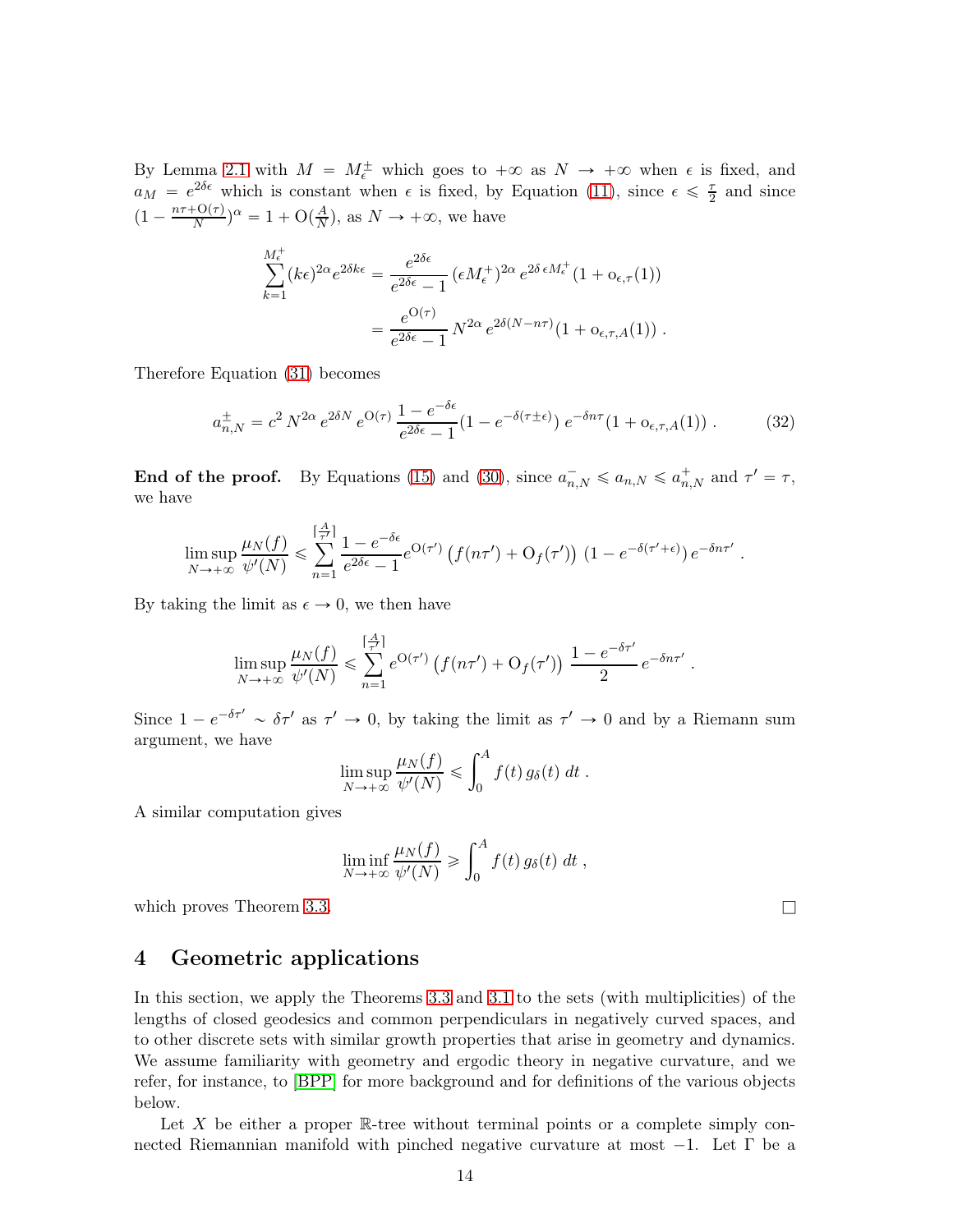nonelementary discrete group of isometries of X. Assume that the critical exponent  $\delta_{\Gamma}$  of  $\Gamma$  is finite. Let  $\mathscr{D}^{\pm} = (D^{\pm}_k)_{k \in I^{\pm}}$  be locally finite Γ-equivariant families of nonempty proper closed convex subsets of X. Assume that the outer and inner skinning measures  $\sigma_{\mathscr{D}^{\pm}}^{\pm}$  of the families  $\mathscr{D}^{\mp}$  are finite and nonzero, and that the Bowen-Margulis measure  $m_{BM}$  is finite and mixing for the geodesic flow on the space  $\Gamma \backslash \mathscr{G}X$  of geodesic lines of X modulo  $\Gamma$ .

A common perpendicular from  $\pi(D_k^-)$  to  $\pi(D_j^+)$  is a locally geodesic path  $\gamma$  in  $\Gamma\backslash X$ starting perpendicularly from  $\pi(D_k^-)$  and arriving perpendicularly to  $\pi(D_j^+)$ . For every  $t > 0$ , we denote by Perp $(\mathscr{D}^-, \mathscr{D}^+, t)$  the (locally finite) set of lengths  $\ell(\gamma)$  at most t of common perpendiculars  $\gamma$  from elements of  $\pi(D^-)$  to elements of  $\pi(D^+)$  (considered with multiplicities). Let  $\text{Perp} = (\text{Perp}(\mathscr{D}^-, \mathscr{D}^+, N))_{N\in\mathbb{N}}$ .

For every  $t > 0$ , we denote by  $\text{Geod}(t)$  the (locally finite) set of lengths at most t of primitive closed geodesics in  $\Gamma \backslash X$  (considered with multiplicities). If  $\Gamma$  is furthermore assumed to be geometrically finite, let  $\text{Geod} = (\text{Geod}(N))_{N\in\mathbb{N}}$ .

We refer to Remark (3) at the beginning of Section [3](#page-4-0) for the use of sets with multiplicities in order to compute pair correlations.

<span id="page-14-0"></span>Corollary 4.1. Let X,  $\Gamma$  and  $\mathscr{D}^{\pm}$  be as above. Then the families Perp and Geod admit pair correlation functions  $g_{\text{Perp}}$  and  $g_{\text{Geod}}$  for the scaling function  $\psi = 1$  (and renormalisation to probability measures) with

$$
g_{\text{Perp}} = g_{\text{Geod}} : t \mapsto \frac{\delta_{\Gamma}}{2} e^{-\delta_{\Gamma} |t|}.
$$

Proof. By [\[BPP,](#page-16-9) Thm. 1.5], the number of common perpendiculars with length at most t (counted with multiplicities) is asymptotic with  $\frac{\|\sigma_{\mathcal{D}^+}^+\| \|\sigma_{\mathcal{D}^+}^-\|}{\delta_{\mathcal{D}} \| m_{\mathcal{D}} \|}$  $\frac{\mathscr{D}^{-} \parallel \parallel^0 \mathscr{D}^{+} \parallel}{\delta_{\Gamma} \parallel m_{\text{BM}} \parallel} e^{\delta_{\Gamma} t}$ . If  $\Gamma$  is furthermore assumed to be geometrically finite, by [\[PPS,](#page-17-3) Cor. 1.7] and [\[BPP,](#page-16-9) Cor. 13.5(1)], the number of primitive closed geodesics with length at most  $t$  (counted with multiplicities) is asymptotic with  $\frac{e^{\delta_{\Gamma}t}}{\delta_{\Gamma}t}$  $\frac{\partial^{\varphi_1,\varphi}}{\partial \Gamma t}$  as  $t \to +\infty$ . The claim follows from Theorem [3.3](#page-12-2) with constants respectively  $\big( c = \tfrac{\|\sigma^+_{\mathscr{D}^{-}} \|~\|\sigma^-_{\mathscr{D}^{+}}\|}{\delta_{\Gamma}~\|m_{\rm BM}\|}$  $\frac{f_{\mathscr{D}} - \mathbb{I} \parallel \sigma_{\mathscr{D}^+} \mathbb{I}}{\delta_{\Gamma} \parallel m_{\text{BM}} \parallel}, \alpha = 0, \delta = \delta_{\Gamma}$ ) and  $(c = \frac{1}{\delta_{\Gamma}})$  $\frac{1}{\delta_{\Gamma}}, \alpha = -1, \delta = \delta_{\Gamma}$ ).

**Remarks.** (1) Refering to [\[PPS\]](#page-17-3) and [\[BPP\]](#page-16-9) for the terminology, when  $\tilde{F}$  is a bounded Γ-invariant potential on  $\Gamma\backslash T^1X$  which is Hölder-continuous if X is a manifold, assuming the pressure of  $\tilde{F}$  to be positive and finite, the Gibbs measure on  $\Gamma \backslash \mathscr{G}X$  for  $\tilde{F}$  to be finite and mixing for the geodesic flow, and the outer and inner skinning measures of the families  $\mathscr{D}^{\mp}$  for the potential  $\widetilde{F}$  to be finite and nonzero, then the same statement as Corollary [4.1](#page-14-0) is satisfied when Perp and Geod are endowed with weights defined by the potential as in [\[BPP,](#page-16-9) §1.2].

(2) The assumptions of Corollary [4.1](#page-14-0) are satisfied, as a very special case, when X is a real, complex or quaternionic hyperbolic symmetric space with finite covolume under Γ, and the images of the elements of  $\mathscr{D}^{\pm}$  in Γ\X are points, finite volume totally geodesic submanifolds or Margulis cusp neighbourhoods, see [\[PP1,](#page-16-10) Cor. 21], [\[PP2,](#page-16-11) Theo. 3], [\[PP3,](#page-16-12) Thm. 8·1]. For instance, if  $x \in X$  and  $\mathscr{D}^- = \mathscr{D}^+ = \Gamma x = \{ \gamma x : \gamma \in \Gamma \}$ , then  $Perp(\mathscr{D}^-, \mathscr{D}^+, t) = \{d(x, \gamma x): \gamma \in \Gamma\} \cap [0, t],$  and the number of common perpendiculars of length at most  $N$  (counted with multiplicities) is given by the growth function of the orbit Γx.

(3) In [\[PTV\]](#page-17-4), Peigné, Tapie and Vidotto construct for all  $1 < \alpha < 2$  examples of complete simply connected Riemannian manifolds  $X$  with pinched negative sectional curvature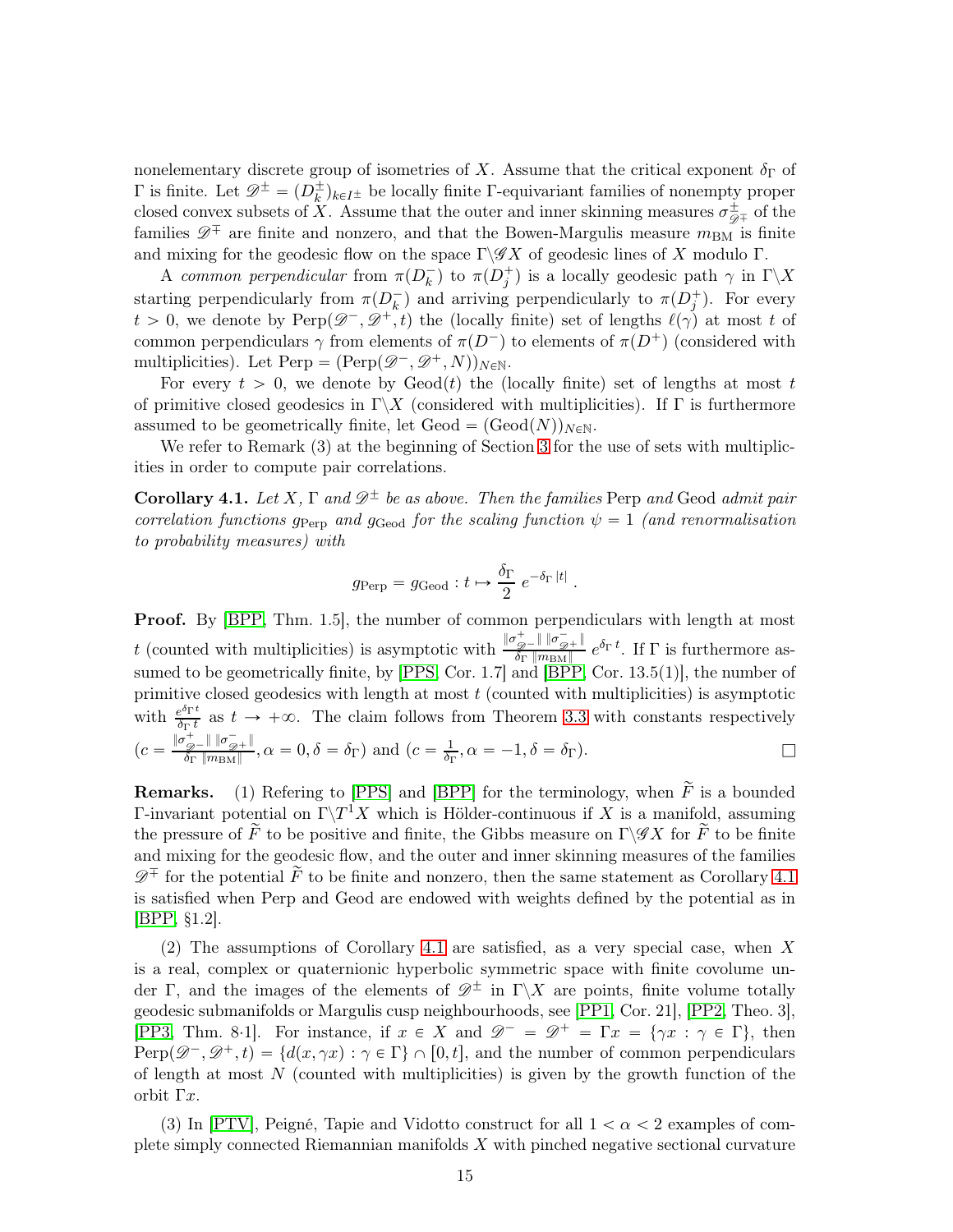and geometrically finite convergent groups  $\Gamma$  of isometries of X such that the growth function of the orbit of any point  $x \in X$  is asymptotic with  $t \mapsto C t^{\alpha} e^{\delta_{\Gamma} t}$  for some  $C > 0$ . Theorem [3.3](#page-12-2) implies that, also in this case, the family Perp for  $\mathscr{D}^- = \mathscr{D}^+ = \Gamma x$  admits a pair correlation function  $g_{\text{Perp}}$  for the scaling function  $\psi = 1$  (and renormalisation to probability measures), given by  $g_{\text{Perp}}: t \mapsto \frac{\delta_{\Gamma}}{2} e^{-\delta_{\Gamma} |t|}$  as in Corollary [4.1.](#page-14-0)

(4) Discrete sets with growth functions for which Theorem [3.3](#page-12-2) can be applied to prove analogs of Corollary [4.1](#page-14-0) arise in many important dynamical systems. To name some notable ones, Parry and Pollicott  $[PPo]$  proved that the number of lengths at most t of closed orbits of Axiom A flows on compact manifolds (counted with multiplicities) is asymptotic with  $t \mapsto \frac{e^{ht}}{ht}$  with h the topological entropy of the flow, and Eskin and Mirzakhani [\[EM\]](#page-16-7) proved the analogous behaviour for the lengths of closed Teichmüller geodesics in the moduli space of closed Riemann surfaces of genus g. Athreya, Bufetov, Eskin and Mirzakhani [\[ABEM\]](#page-15-0) proved the exponential growth of orbits of the mapping class group in the Teichmüller space of closed Riemann surfaces of genus g.

Under additional assumptions, the asymptotic behaviour of counting functions used in the proof of Corollary [4.1](#page-14-0) comes with an error term required for an application of Theorem [3.1.](#page-5-0)

<span id="page-15-1"></span>Corollary [4.](#page-13-0)2. Let X,  $\Gamma$  and  $\mathscr{D}^{\pm}$  be as in the beginning of Section 4. Assume that  $\Gamma \backslash X$  is a compact Riemannian manifold and  $m_{BM}$  is exponentially mixing under the geodesic flow for the Hölder regularity, or that  $\Gamma\backslash X$  is a locally symmetric space, the boundary of  $D_k^{\pm}$  is smooth,  $m_{BM}$  is finite, smooth, and exponentially mixing under the geodesic flow for the Sobolev regularity. Assume that the strong stable/unstable ball masses by the conditionals of  $m_{\text{BM}}$  are Hölder-continuous in their radius.

Let  $\psi : \mathbb{N} \to [1 + \infty[$  be an at most polynomially growing scaling function, and let  $\psi': N \mapsto \frac{\text{Card}(\text{Perp}(\mathcal{D}^-, \mathcal{D}^+, N))^2}{\psi(N)}$  be the associated renormalizing function. Then the family Perp has a pair correlation function  $g_{\text{Perp},1}: t \mapsto \frac{\delta_{\Gamma}}{2} e^{-\delta_{\Gamma} |t|}$  if  $\psi = 1$ , and has Poissonian behaviour with  $g_{\text{Perp}, \psi} = \frac{\delta_{\Gamma}}{2}$  $\frac{2r}{2}$  if  $\lim_{+\infty}$  $\lim_{+\infty} \psi = \infty$ , with error terms as in Theorem [3.1.](#page-5-0)

**Proof.** By [\[BPP,](#page-16-9) Thm. 1.8 (2)], the family Perp of common perpendiculars has exponential growth  $C e^{\delta_{\Gamma} t} (1 + O(e^{\kappa t}))$  for some  $\kappa > 0$ . Thus, Theorem [3.1](#page-5-0) implies the claim.

The geodesic flow is known to have exponential decay of Hölder correlations for compact manifolds  $M = \Gamma \backslash \widetilde{M}$  when M is two-dimensional by [\[Dol\]](#page-16-13), M is 1/9-pinched [\[GLP,](#page-16-14) Coro. 2.7, and when M is locally symmetric by [\[Sto\]](#page-17-5). When X is a symmetric space and  $\Gamma$  is an arithmetic lattice, the geodesic flow has exponential decay of Sobolev correlations by for some  $\ell \in \mathbb{N}$  by [\[KM1,](#page-16-15) Theorem 2.4.5], with the help of [\[Clo,](#page-16-16) Theorem 3.1] to check its spectral gap property, and of [\[KM2,](#page-16-17) Lemma 3.1] to deal with finite cover problems. See also [\[MO,](#page-16-18) [LT\]](#page-16-19).

Corollary [4.2](#page-15-1) also has generalisations when the lengths are weighted by potentials. See, for instance, the introduction of [\[BPP\]](#page-16-9) for counting results in this generality.

#### References

<span id="page-15-0"></span>[ABEM] J. Athreya, A. Bufetov, A. Eskin, and M. Mirzakhani. Lattice point asymptotics and volume growth on Teichmüller space. Duke Math. J.  $161$  (2012) 1055–1111.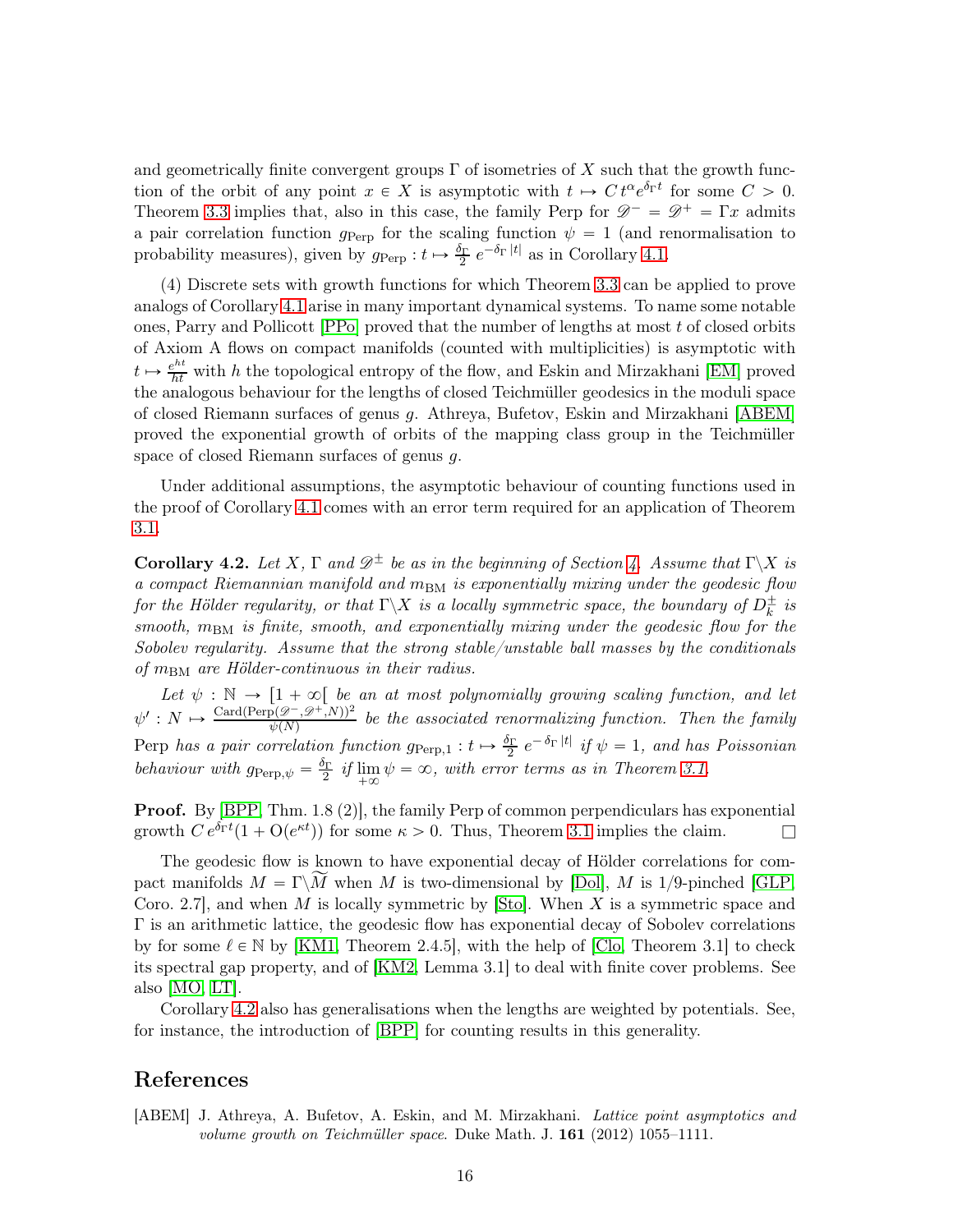- <span id="page-16-1"></span>[Ber] M. V. Berry. Semiclassical formula for the number variance of the Riemann zeros. Nonlinearity 1 (1988) 399–407.
- <span id="page-16-2"></span>[BZ] F. P. Boca and A. Zaharescu. The correlations of Farey fractions. J. London Math. Soc. 72 (2005) 25–39.
- <span id="page-16-9"></span>[BPP] A. Broise-Alamichel, J. Parkkonen, and F. Paulin. Equidistribution and counting under equilibrium states in negative curvature and trees. Applications to non-Archimedean Diophantine approximation. With an Appendix by J. Buzzi. Prog. Math. 329, Birkhäuser, 2019.
- <span id="page-16-16"></span>[Clo] L. Clozel. *Démonstration de la conjecture*  $\tau$ . Invent. Math. **151** (2003) 297–328.
- <span id="page-16-13"></span>[Dol] D. Dolgopyat. On decay of correlation in Anosov flows. Ann. of Math. 147 (1998) 357–390.
- <span id="page-16-7"></span>[EM] A. Eskin and M. Mirzakani. Counting closed geodesics in Moduli space. J. Modern Dyn. 5 (2011) 71–105.
- <span id="page-16-14"></span>[GLP] P. Giulietti, C. Liverani, and M. Pollicott. Anosov flows and dynamical zeta functions. Ann. of Math. 178 (2013) 687–773.
- <span id="page-16-5"></span>[HK] R. Hofer and L. Kaltenböck. Pair correlations of Halton and Niederreiter sequences are not Poissonian. Monat. Math. 194 (2021) 789–809.
- <span id="page-16-15"></span>[KM1] D. Kleinbock and G. Margulis. Bounded orbits of nonquasiunipotent flows on homogeneous spaces. Sinai's Moscow Seminar on Dynamical Systems, 141–172, Amer. Math. Soc. Transl. Ser. 171, Amer. Math. Soc. 1996.
- <span id="page-16-17"></span>[KM2] D. Kleinbock and G. Margulis. Logarithm laws for flows on homogeneous spaces. Invent. Math. 138 (1999) 451–494.
- <span id="page-16-4"></span>[LS] G. Larcher and W. Stockinger. Some negative results related to Poissonian pair correlation problems. Discrete Math. 343 (2020) 111656.
- <span id="page-16-19"></span>[LT] T.-Y. Li and W; Pan. Exponential mixing of geodesic flows for geometrically finite hyperbolic manifolds with cusps. Preprint [arXiv:2009.12886].
- <span id="page-16-3"></span>[MaS] J. Marklof and A. Strömbergsson. Gaps between logs. Bull. Lond. Math. Soc. 45 (2013) 1267–1280.
- <span id="page-16-18"></span>[MO] A. Mohammadi and H. Oh. *Matrix coefficients, counting and primes for orbits of geo*metrically finite groups. J. Euro. Math. Soc.  $17$  (2015) 837–897.
- <span id="page-16-0"></span>[Mon] H. L. Montgomery. The pair correlation of zeros of the zeta function. In "Analytic number theory" (Proc. Sympos. Pure Math. Vol. XXIV, St. Louis Univ., 1972), pp 181–193, Amer. Math. Soc. 1973.
- <span id="page-16-10"></span>[PP1] J. Parkkonen and F. Paulin. Counting common perpendicular arcs in negative curvature. Erg. Theo. Dyn. Sys. 37 (2017) 900–938.
- <span id="page-16-11"></span>[PP2] J. Parkkonen and F. Paulin. Counting and equidistribution in Heisenberg groups. Math. Annalen 367 (2017) 81–119.
- <span id="page-16-12"></span>[PP3] J. Parkkonen and F. Paulin. Counting and equidistribution in quaternionic Heisenberg groups. Preprint [arXiv:1912.09690], to appear in Mathematical Proceedings of the the Cambridge Philosophical Society.
- <span id="page-16-8"></span>[PP4] J. Parkkonen and F. Paulin. On the statistics of pairs of logarithms of integers. Preprint [arXiv:2105.02860]. With an appendix by Étienne Fouvry.
- <span id="page-16-6"></span>[PPo] W. Parry and M. Pollicott. An analog of the prime number theorem for closed orbits of Axiom A flows. Ann. of Math. **118** (1983) 573-591.